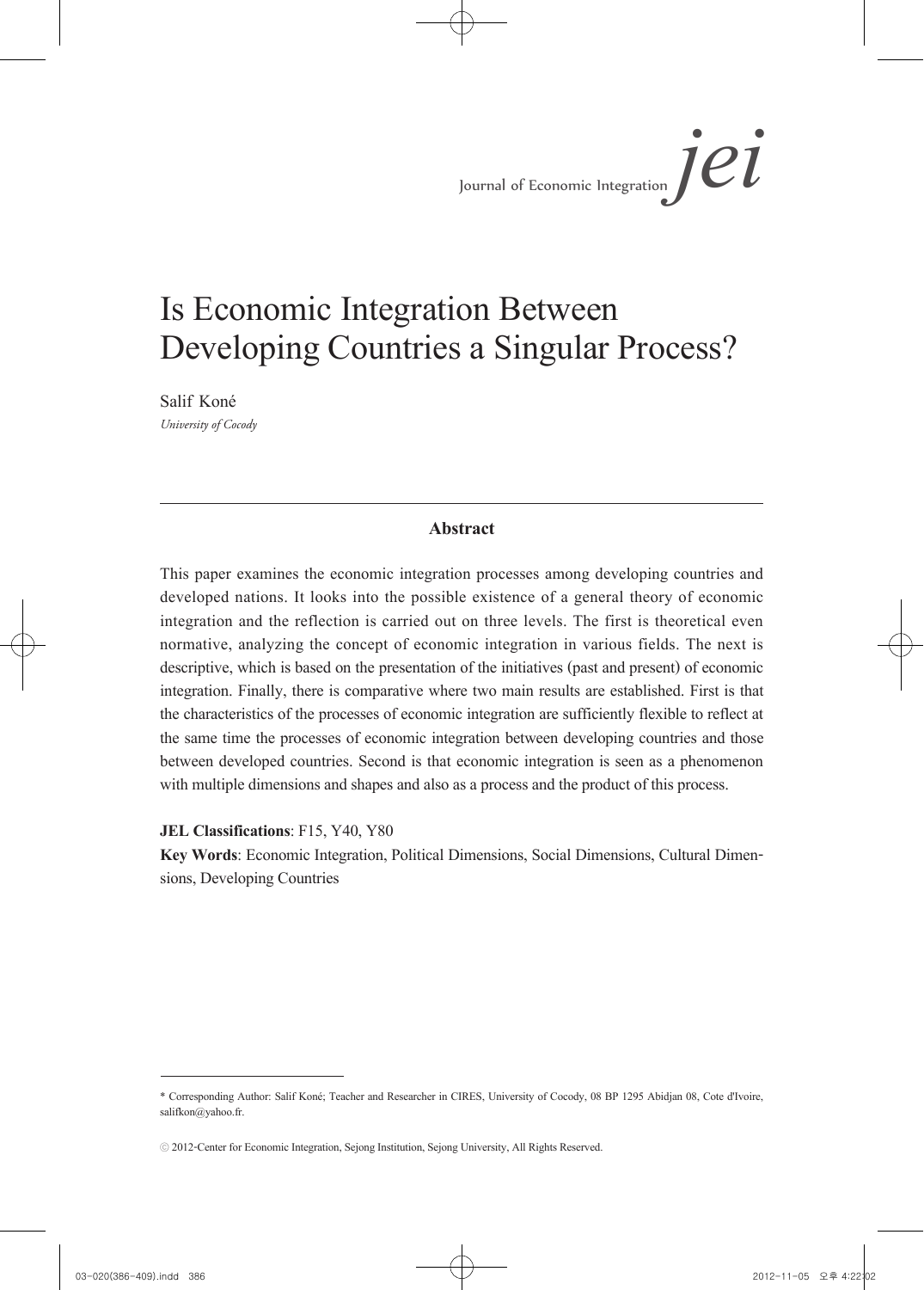### **I. Introduction**

A renewal movement of the economic integration has been under way around the world since the early 1990s. Meanwhile, the economic policies in favor of a successful insertion of the developing countries into the global economy based on a comprehensive regional economic integration has become numerous.<sup>1</sup> Moreover, Jean Coussy (2001) sees in this phenomenon "the exploitation of regional integration for political purposes."

Paradoxically, there are more and more voices which rise to proclaim the uniqueness of the processes of economic integration between developing countries given the nature of their actions and their earnings. However, the level of development of the countries is considered as one even the main determinant of the economic integration. Obviously, the general observation of the failure of the almost generalized economic integration initiatives between the developing countries of the first wave compared to the success of the European Union as well as the poor performances of the current initiatives of integration between the developing countries militate in favor of such a thesis. To use the regional economic integration as an instrument of insertion into the global economy and its development in all regions of the world<sup>2</sup> militates in favor of a universalist conception. In fact, such policy adheres to the view that the rationality of economic integration is that the reduction of the trade barriers constitutes a way to rationalize the economies of the partner countries in order to increase all economic flows, services, direct investments, and financial capitals. In other words, regional economic integration is an effective instrument of insertion for national economies into the global economy.

In fact, in the extensive literature regarding economic integration, two different approaches to the analysis of this process are distinguished: universalism and differentiation by level of development. For the universalists, it is possible to determine the general conditions of improvement of the well-being applicable to any type of economic integration. From the pioneer analysis of Jacob Viner (1950), these analyses remain as essential elements of the condition for improving the welfare of the partner countries as a result of economic integration, which exhibits the superiority of the effects of "trade creation" on "trade diversion."

For the proponents of the differentiation of analyses depending on the level of development of the member countries, such a condition could not be applied to the processes of economic integration involving only developing countries due to the weaknesses and the rigidities of their economic structures.

 $1$  This increase in power of the regional integration as an instrument of insertion into a global economy appears through various initiatives: the future economic partnership agreements between the European Union and the ACP countries regionalized, the support of the UNCTAD in favor of south-south cooperation, the bases of the North American Free Trade Agreement (NAFTA), the new directions of the regional integration initiatives between developing countries (ASEAN, ASEAN +1, ASEAN+3, UEMOA, ECOWAS, CEMA, COMESA, SADC, MERCOSUR, etc.).

 $2^2$  There is no region of the world which does not follow this revival of the economic integration movement. For verification, see Fiorentino, Verdeja, and Toqueboeuf (2006).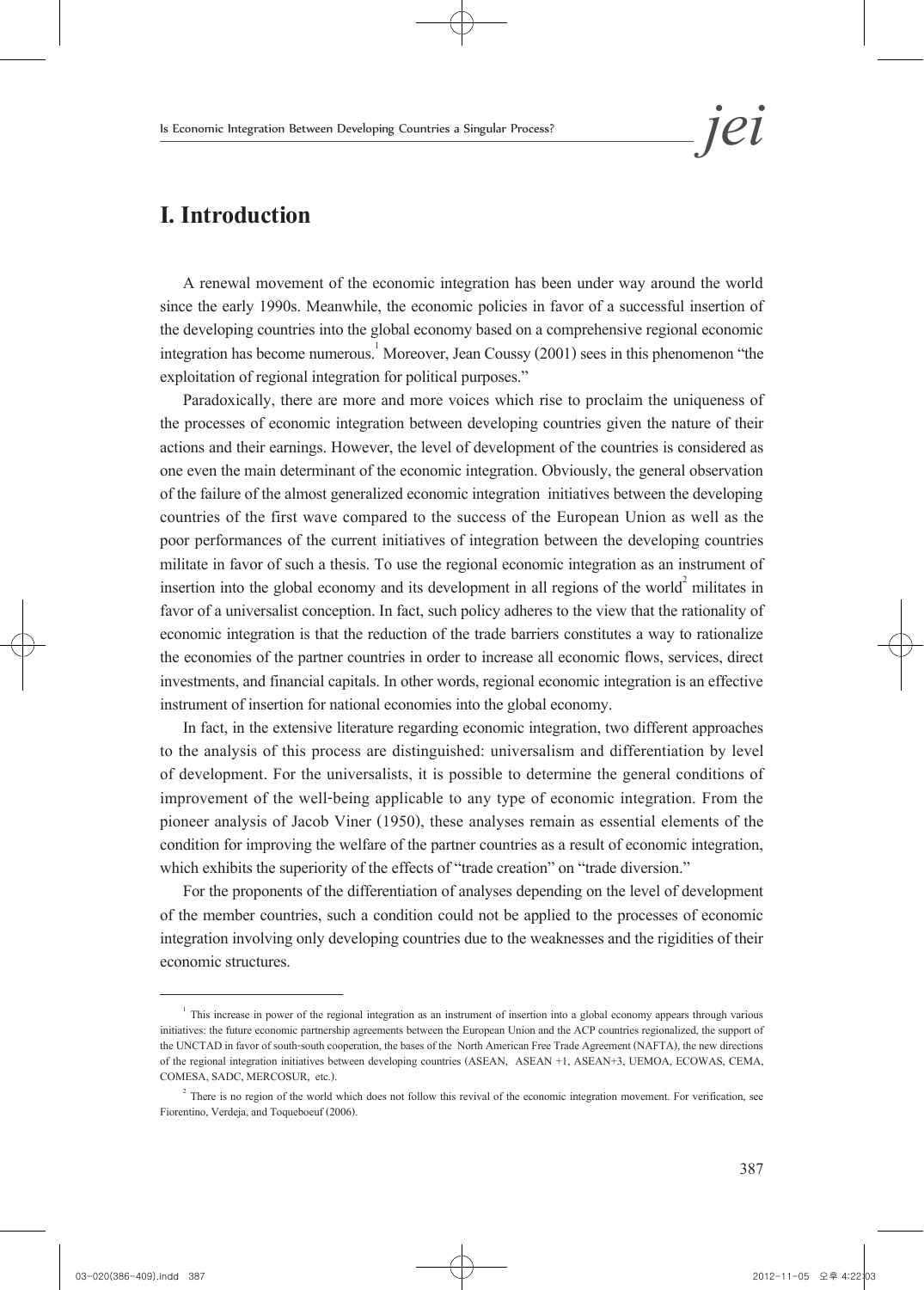But the analyses of these latter approaches can be divided into two currents according to their conclusions. For the first ones, these weaknesses and rigidities of the economic structures of the developing countries militate in favor of the complete inefficiency of an economic integration between these countries. Consequently, they recommend a vertical integration at the level of nations, namely the north-south integration (Melo (de), *at al*., 1993; Venables, 1999 et 2000). For the others, on the contrary, the weaknesses and rigidities of the structures of developing economies mean that the profits that they can expect from them are important because the largest profits of the economic integration are based on the long run (Cooper-Massell, 1965a et b; Foroutan, 1993, etc.).

Behind these oppositions are emerging epistemological and methodological debates about the understanding, the analysis, and the practice of economic integration. From the adopted approach depends the answers given to many crucial issues, in particular if regional economic integration can be effectively used as an instrument of insertion in a globalized economy. If so, how? Beyond that, the question which arises is to know if the process of economic integration between developing countries is particular.

In fact, what is in question here is the reducing character of the standard economic analyses concerning economic integration. These analyses indeed fail to take into account all the complexity and diversity of the economic integration processes. Thus, they cannot properly highlight and synthesize the entirety of advantages and inconveniences of an economic integration process. The complexity of the phenomenon of economic integration and the confusion it causes on the level of economic analysis are aptly summarized by Jean Coussy (1996).

The objective of this work is to show that despite such appearances, a comprehensive conceptual framework can be built for a general theory of economic integration that can relate the various developed analyses regardless of the level of development of partner countries. To do this, we use a semantic analysis of the concept of economic integration with references to past and current experiences. The challenge of this paper is to allow a reconciling of works and results which may appear to be contradictory.

In this perspective, the continuation of this work understands three sections: the first analyzes the contours of the concept of economic integration, the second presents the methods, approaches, and forms of economic integration, and the third analyzes its dimensions.

### **II. The Field of Economic Integration**

Economic integration appears as an ambiguous concept. According to François Perroux (1958), "In the hierarchy of obscure words and economic discussions that clutter our language, the term integration occupies a good position."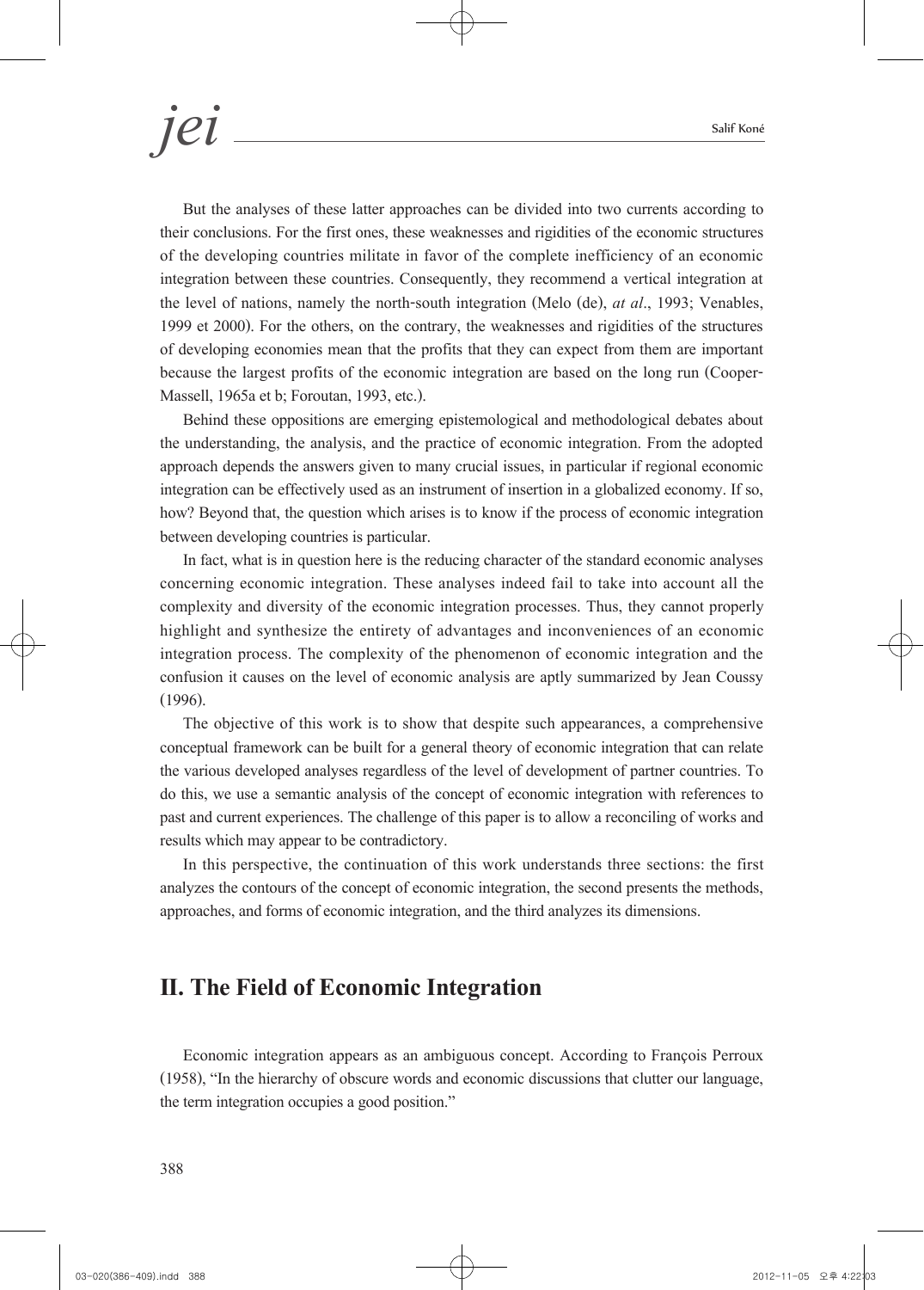The contours of the concept of economic integration are blurred because they are multiple and they go beyond purely economic considerations. To know the nature of it, it is advisable to apprehend it within a global framework. It is necessary to make a semantic analysis of the topic of integration to define its dimensions and scopes on one hand and to distinguish its approaches, methods, and forms on the other.

The need for a semantic reading is also due to the finding of a profusion of terms to describe the phenomenon of regional economic integration. In fact, in the literature of terms, regionalization, regionalism, regional economic integration, regional economic cooperation, regional economic areas, regional economic blocks, regional trade agreements, etc., all refer to the phenomenon of regional economic integration and more generally economic integration. How is it possible? When does each of these terms refer to the same object? Are these terms in their purpose and dimension also valid for the same phenomenon when it is applied to developing countries? This section will attempt to answer these questions through a semantic analysis on the concept of economic integration.

#### **A. Integration and Cooperation**

There is often confusion between the concept of integration and that of cooperation. However, from a semantic point of view, these two concepts do not merge. First, in economy, the concept of cooperation conveys the idea of reversibility whereas that of integration refers to the idea of irreversibility. If the process which emanates from the first can be stopped at any time by one of the partners, that emanating from the second cannot be, at least in theory. From a political and institutional point of view, the concept of cooperation refers to the implementation of intergovernmental institutions while that of integration to that of supranational institutions. From an operational perspective, finally, cooperation conveys the idea of voluntary collective actions whereas integration the idea of united action sought by a unique higher authority.

In this sense, economic integration cannot be done without economic, political, and insti- tutional cooperation. Economic integration requires both irreversible and reversible actions, intergovernmental and supranational institutions, decisions and voluntary collective action and unification.

In this perspective, the success of the European Union is that it has managed to combine the cooperation and the integration from which it derives a rigorous but flexible approach. We can notice that when this balance was upset in its integrative approach, it felt the effects in the progression (e.g, evolution of the European Construction over the period 1966-1985 or still the rejection of the project of the European Constitution by countries as France). Similarly the internal difficulties faced by the ASEAN<sup>3</sup> following the financial crisis in Southeast Asia in 1997

<sup>3</sup> Association of Southern-East Asian Nations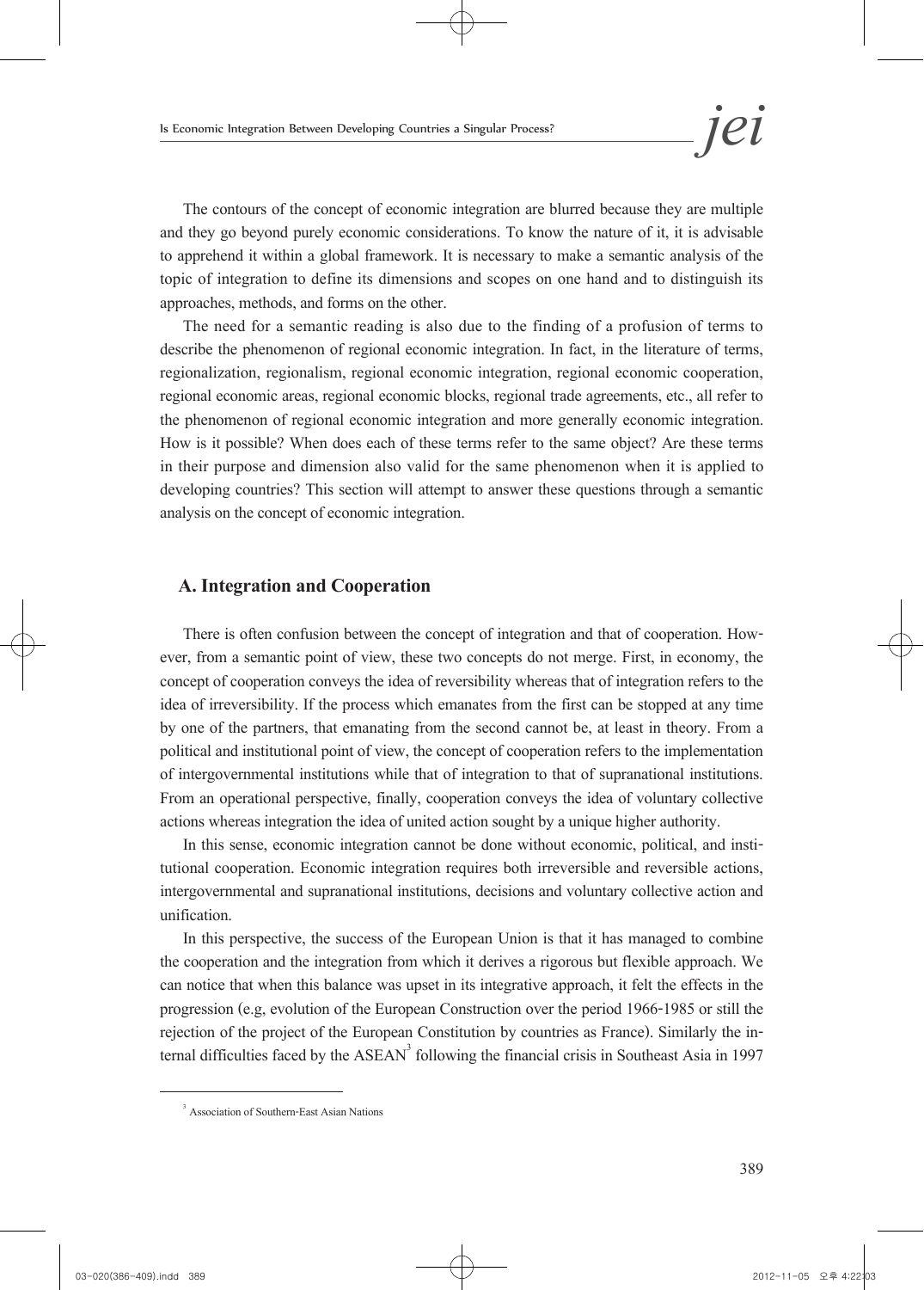can be explained by a too strong cooperative tendency.

It should be emphasized that in the field of international relations, cooperation can be un- derstood as a common approach by the pooling of resources and efforts for the achievement of these common objectives. Under these conditions, the concept of cooperation is broader than that of the economic integration that it includes.

Thus, at a broader level, the concepts of cooperation and integration indicate the same phe- nomenon. However, from an economic point of view, the concept of integration privileges the interpretations in terms of irreversible actions. In this perspective, the concept of economic in- tegration cannot adopt different definitions when it is implemented by developing countries or by developed countries. The concept of integration in its base is not defined, indeed, in relation to the nature of the actors.

#### **B. Economic Integration and Politic Integration**

The concepts of economic integration and political integration can be sometimes confused due to the proximity of their fields. But they differ in their frames, objectives, and mechanisms. Economic integration has for framework the economy. It consists of the reduction even the removal of the trade barriers between the partners. It primarily seeks to liberalize the trade exchanges between partners in order to improve the overall efficiency and/or to develop the economies of the partner countries. Politic integration has for frame the management of the power or the administration of the city. In its international dimension, it consists of transferring the exclusive rights of state-nations to a broader political entity. Thus, it aims at building more effective political entities. However, an economic integration cannot be done without a political integration. First, for its proper performance, any economic integration needs a total or a partial transfer of sovereignty (exclusive rights of state-nations) to a community institution, a wider political economic entity. Second, political integration may be the final form of economic inte- gration.

This is the case of the European Union in search of a political constitution that would supplement its regional construction. Such a construction requires to determine the nature of the governmental structure as well as its implementation. The literature distinguishes three possible structures of government: unitary, federal, and confederate. Third the ultimate goal of eco-<br>nomic integration is to find a solution to international conflicts by improving the well-being of the population. However, it should be emphasized that political integration can be done without passing by economic integration.

At this level, a specificity of the economic integration processes between the developing countries cannot be justified. From a semantic point of view, the definition of economic inte- gration does not rely on the nature of the actors.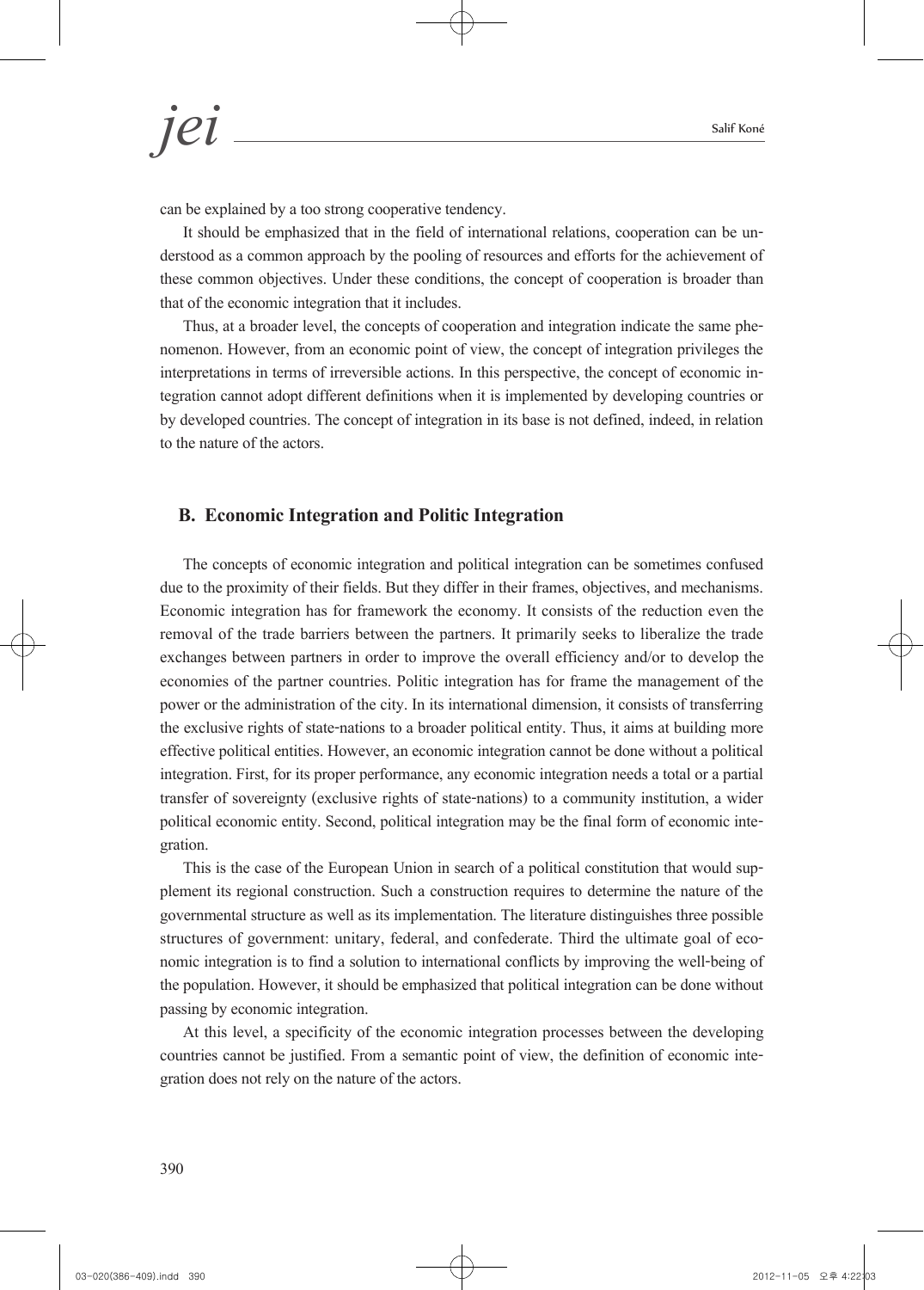#### **C. Economic Integration and Firm Integration**

There is often confusion between the integration in the sphere of the industrial organization and the integration in the economic sphere in general. Both types of economic integration are different with regard to the object they are attached. The notion of integration in the area of the industrial organization is attached to the firms and to the industries. In the industry area, it refers to the groupings of activities within the same firm or the same group. Here, it is synonymous with concentration, mergers, cartels, and acquisitions of holdings, among others. There are two types as well: horizontal integration and vertical integration. On the contrary, economic integration in the economic area in general is attached to territory.

These two types of economic integration are not mutually exclusive. In fact, the entire operation of the regrouping firms and industries is one of the facets of economic integration. Territorial integration, for which the companies are the main actors, is one of the forms of economic integration. According to the theories of the new geographical economy, economic integration, because it changes the relationships between the centrifugal and centripetal forces, is likely to cause the concentration of economic activities in fewer places. In short, it implies the involvement of the producers. At this price it allows the rationalization of the production structures in a given region. The logic of this rationalization of the production applied across the world and intensified gives today what is known as the globalization of business. The mechanisms of the globalization of the production by the enterprises are the same for the developing and developed countries. However, the eligibility conditions and the profits each can expect from the other may be different depending on its level of development. But that is not enough to make specific the process undergone by developing countries.

#### **D. National Economic Integration and International Economic Integration**

The concept of region is often a source of ambiguity to understand the concept of economic integration as it can be understood at three levels: sub-national, supranational, international. In the first case, economic integration is carried out within the borders of a nation-state. It is then existing to create, to improve, and to increase the interconnections among the different sectors or economic activities within a country. But the concept of economic integration that concerns us is international because it involves several countries. Its international character makes all the difference as it introduces concerns and new complexities, sometimes specific as the distribution of the costs and the profits or the nature of the community institutions. From this perspective, the international integration includes the last two levels of understanding of the concept of a region.

It should be noted that any successful economic integration requires the taking into account of national considerations. The improvement of the interconnections of the various economic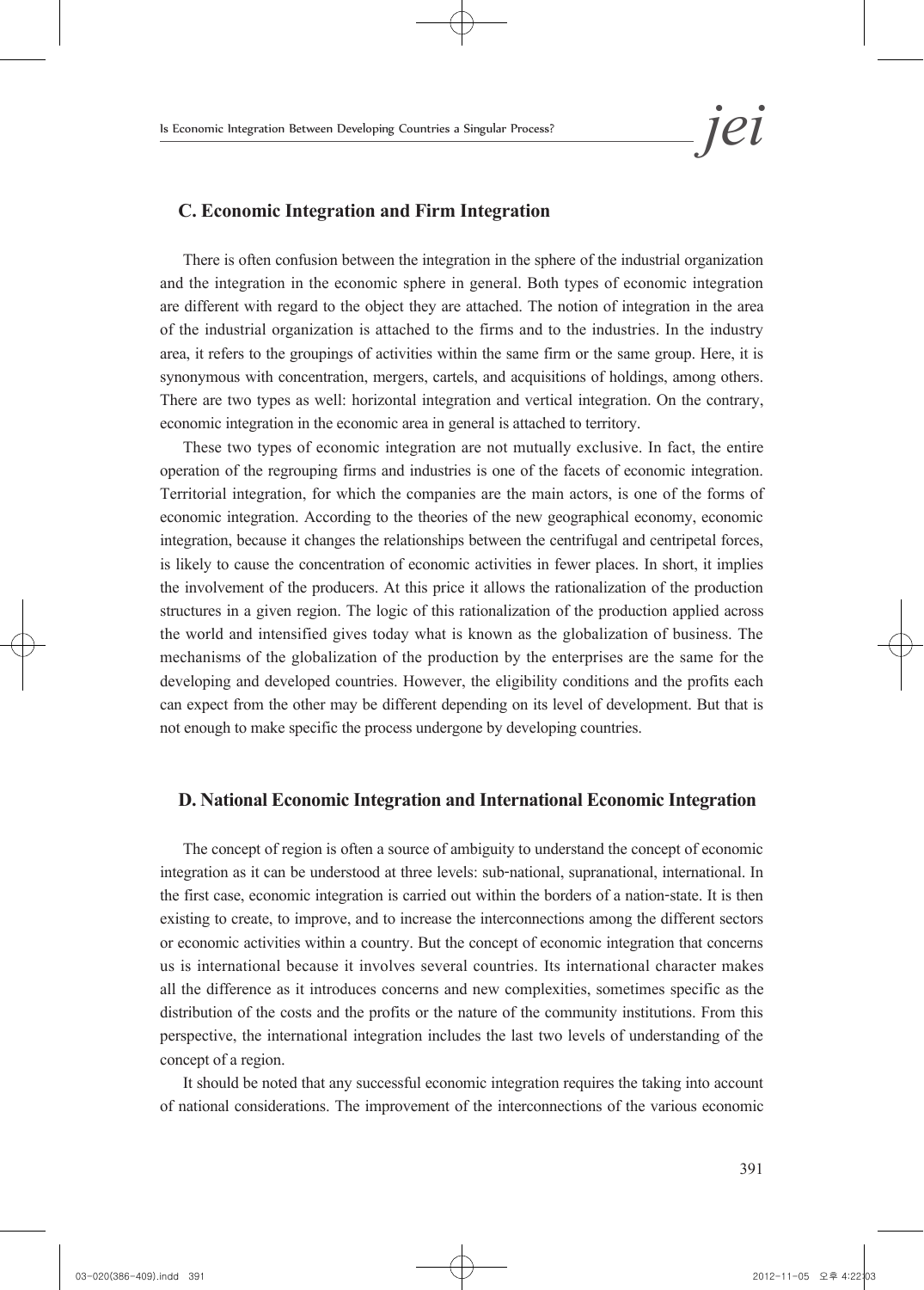sectors in each member state and the development of the poorest member countries remain some of the major objectives of any economic integration. Ignoring them could damage the proper evolution of any economic integration process given the differences of levels and capacities of development of the national regions and the nations. Thus, a comprehensive understanding of the economic integration phenomenon includes the taking into account of its effects on the structure and the interconnection of the economic activities at the sub-national level.

From this point of view also, the tendency to create an industrial center and an agricultural periphery is a common element of the economic integration processes between developing countries and the integration processes between industrialized countries. The integration processes between industrialized countries and developing countries create similar effects. The reasoned history of the worldwide economic integration initiatives proves it. Europe is known for its hot banana and the North American Free Trade Agreement (NAFTA) is renowned not only for exceptional concentration of industrial activities in relatively more developed countries, but also around their capital.

#### **E. International Economic Integration and Global Economic Integration**

The international nature of economic integration constitutes another source of ambiguity. International economic integration can either refer to insertion in the global economy or involve the approximation of a subset of countries. The main difference between these two types of international economic integration is that the second is discriminatory while the first is universal. As it is actually, multilateral economic integration, still called global or universal, has entered a more accelerated phase called globalization. This one is characterized by very high reduced economic distances and a growing interdependence of the national economies. Due to the difference of their main nature, they often play opposite, especially in the political approaches of the discriminatory economic integration. In particular, the question is whether international economic integration will affect the progression of multilateral integration due to its discriminatory nature.

Thus, the evolution of the ASEAN and the new orientations in Africa and in Latin America show that these two types of integration are not fundamentally incompatible for the developing countries. In Africa and in Latin America these initiatives are used as anchors for a better insertion into the global economy. Furthermore, the question arises on the effects of the formation of the regional economic blocks about the nature, the meaning and the optimality of the world exchanges. Many studies have been dedicated to this relation. Although there is no unanimous conclusion, these studies highlight the importance of the potentially beneficial effects of a regional economic integration for a successful insertion into the global economy, from where the reasons are regionalism and regionalization. In the same way, whereas the European Union was built away from the global competition, its construction has not basically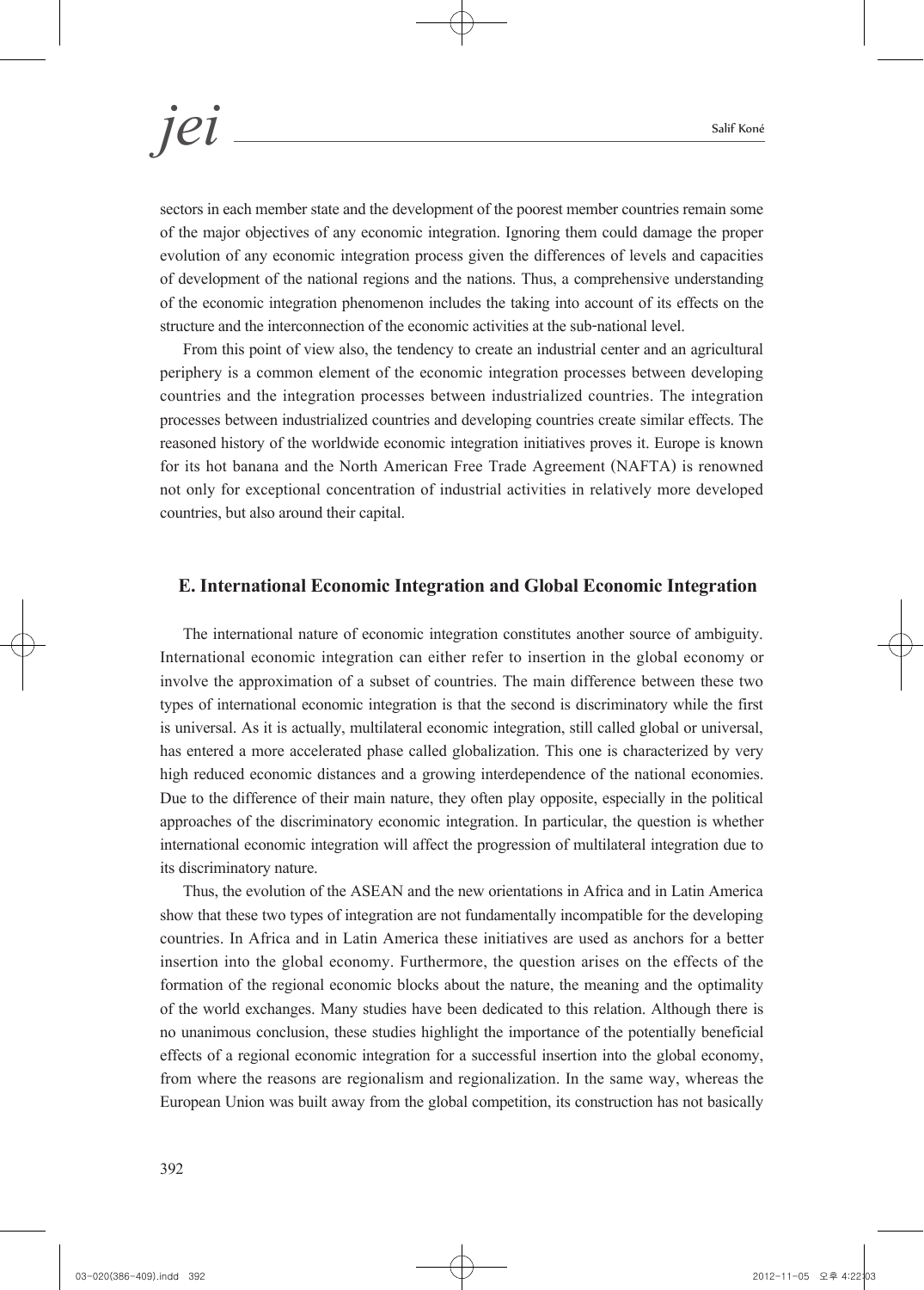challenged the foundations of the multilateral trade liberalization. Quite the contrary, it pushes even its partners in Africa, Caribbean, and the Pacific (ACP) to open up more in order to better integrate the global economy.

This justifies partially, within the framework of the Cotonou Agreement, the opening of negotiations for the implementation of new trade agreements promoting development, in conformity with the rules of the World Trade Organization (WTO), while maintaining privileged relationship between Europe and the ACP states. Thus, in terms of their relationship with globalization, the processes of economic integration between developing countries and those between developed countries retain strong similarities.

### **F. Economic Integration, Regional Integration, Regionalization or Regionalism**

One of the sources of ambiguity in the concept of economic integration is related to the confusion among economic integration, regional economic integration, regionalism, and regionalization. Indeed, authors have made a habit not to distinguish these four concepts of economic integration. It is yet advisable to do it insofar as the determinants of the second and the third concepts are based on the concept of proximity whereas it is only an option for the first one. Belonging to the same region is the main vector to create the conditions necessary for the achievement of goals for regional integration.

Quite as in the case of regional integration, regionalization differs from economic integration because it is based on the concept of proximity, unlike the latter. However, the concept of proximity is different within the framework of the regionalization of regional economic integration. Indeed, the concept of proximity that contains the regionalization includes and exceeds that of proximity in the case of regional integration. The proximity involved in regionalization is not only geographical (transport costs) but cultural, historical, linguistic, even political. It also means being similar in political systems, living standards, or trade policies.

Despite these differences, economic integration excludes neither regional integration nor regionalization. Indeed, almost all of the economic integration initiatives are of regional type since the end of the Second World War. The same applies to economic integration and regionalization overlap. Regionalization as a process of construction of a commercial or socioeconomic and political community is the regional version of the international economic integration whose regional integration constitutes the prerequisite. It is this approach of economic integration, regional integration, and regionalization that seems to highlight the African countries through the NEPAD,<sup>4</sup> the African Union, ASEAN, ASEAN +1, ASEAN +2,

<sup>4</sup> New Partnership for Africa's Development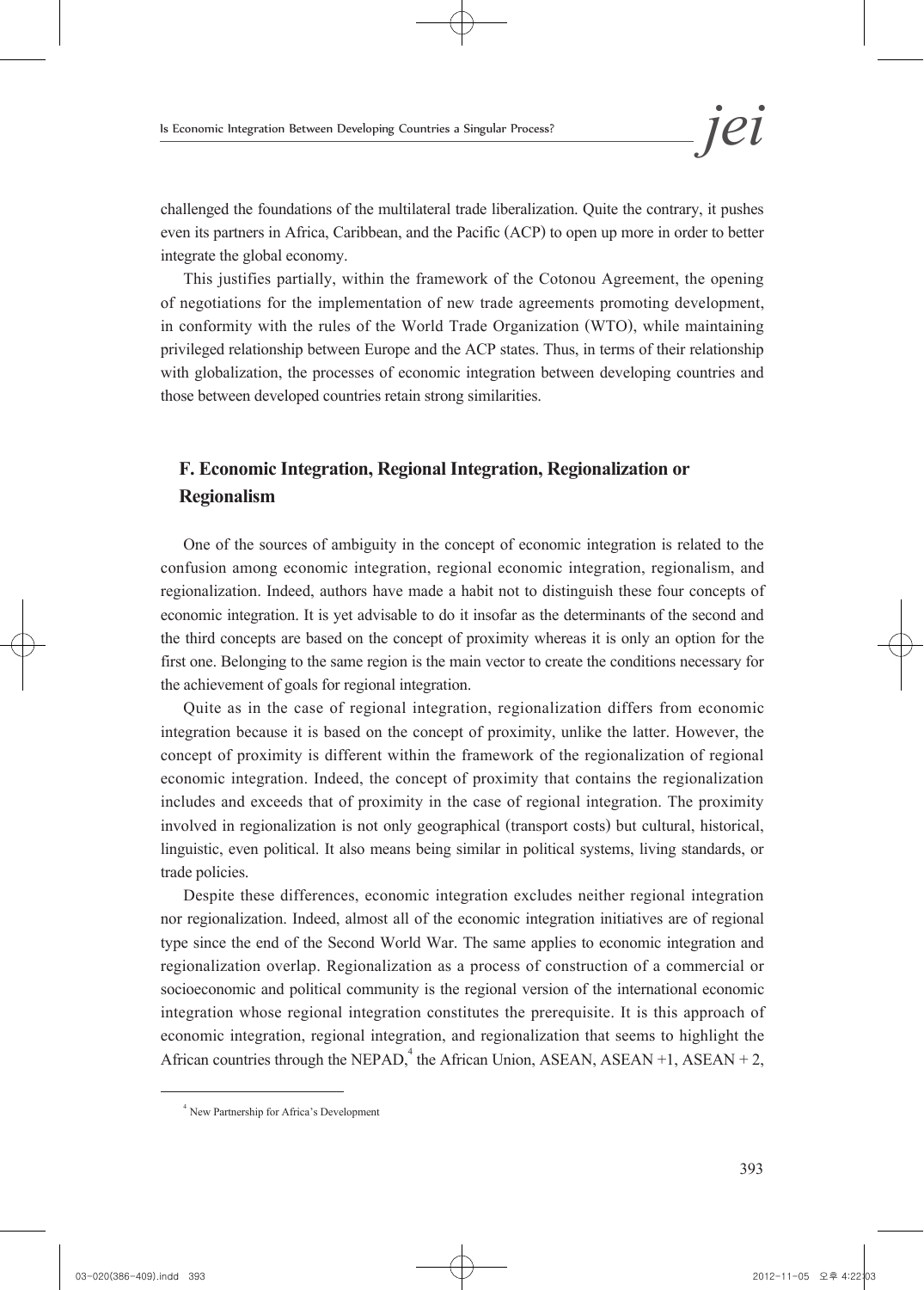*jei* Salif Koné

ASEAN +3, the MERCOSUR, the SIA (Sustainability Impact Assessement) of the European Union, etc.

In this perspective, the economic integration processes between the developing countries are not different. The same phenomena are found on both sides with some differences.

#### **G. Real Economic Integration and Monetary Integration**

It is advisable to distinguish the real economic integration of the monetary integration. Often regarded as a counterpart of economic integration, monetary integration can be independently undertaken. The WAMU<sup>5</sup> has not only preceded the WAEMU<sup>6</sup> but it has been built independently of the Economic Commission f the sequence "first economic integration, then monetary integration" is less effective than the reverse sequence for the developing countries, at least.

But it is better to understand monetary integration as a necessary complement to the success of any advanced real economic integration. From this perspective, the opportunity to adopt a single currency leads to debate. According to Salin (1995), for example, such a decision can be justified only by a semantic confusion between "market integration" and "producer integration." However, the adoption of a single currency is defended even if it is only through the adoption of a single currency since January  $1<sup>st</sup>$ , 2002 by the European Union and the resilience of this currency. In fact, the issue of the order of integration is not of fundamental relevance. The literature distinguishes four forms of monetary integration: the unstructured unions for exchange rate, the structured unions for exchange rate, the integral monetary unions, and the monetary areas (Cobham et Robson; 1996). The first describes the situation in which countries are integrating their markets of capital but maintaining distinct national currencies. Their cur- rencies are convertible to each other according to a fixed exchange rate. The second describes the situation in which countries are integrating their markets of capital, keeping the separate national currencies, pooling their reserves, and having separate central banks but being closely coordinated. The integral monetary unions denote a situation in which countries adopt a single currency, have a central bank and the same organs of intervention on the exchange markets. The last denotes a situation in which countries link their currencies to those of developed coun- tries. In a comprehensive approach to economic integration, the first three forms of monetary integration are the complement to an advanced level. However, the analysis of initiatives (past and present) of economic integration shows that none of the four forms of monetary integration described here above is the prerogative of any particular type of economic integration. If the construction of the European Union on one hand and the construction of the WAEMU in West

<sup>5</sup> West Africa Monetary Union

<sup>6</sup> West Africa Economic and Monetary Union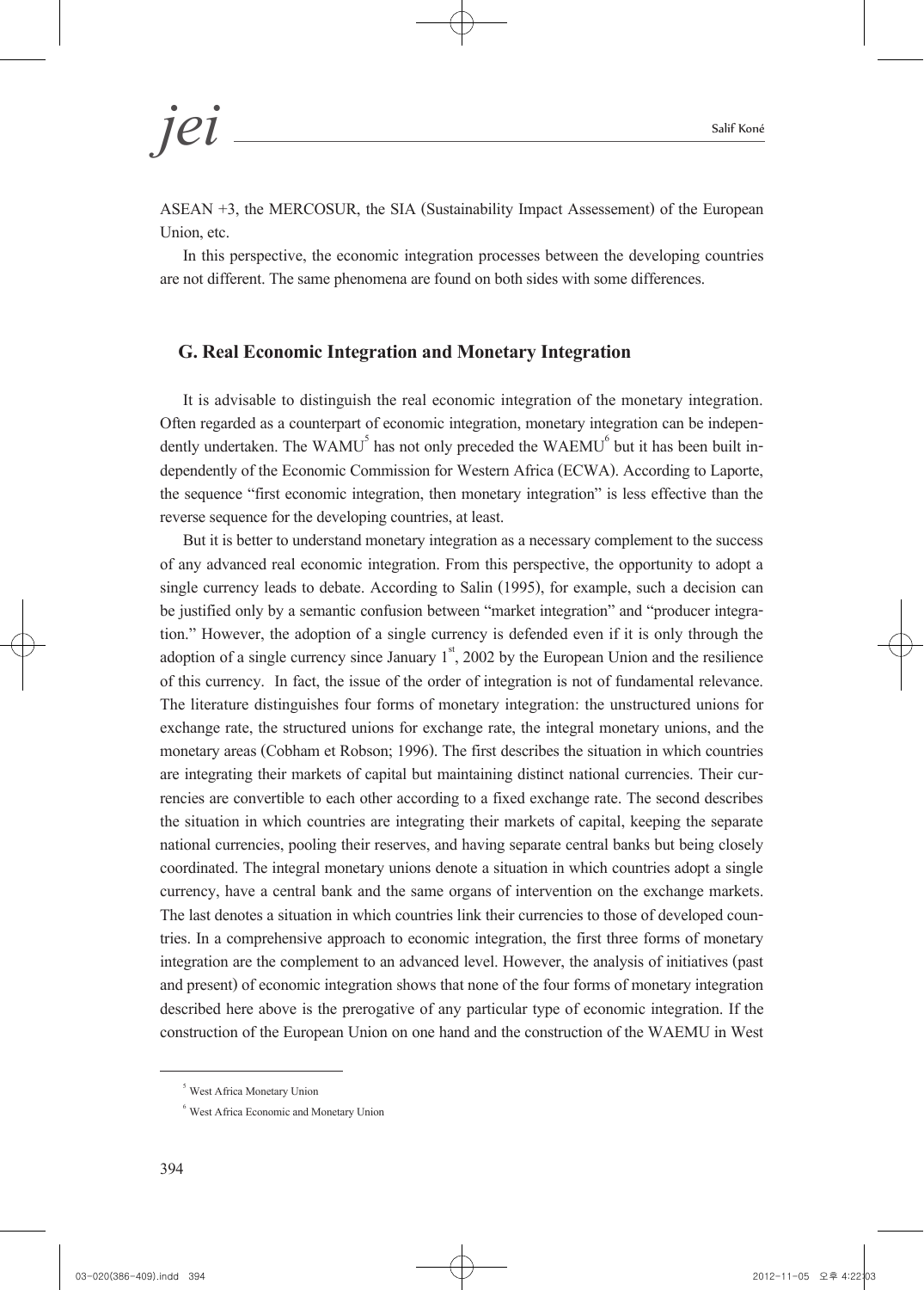Africa and the Central African Economic and Monetary Community (CEMAC) in Central Africa on the other hand tend to confirm the assertion of Laporte, it is not the same with the economic integration initiatives in Latin America and in Southeast Asia. The economic integra- tion initiatives in Latin America and in Southeast Asia have not been backed to a monetary integration in their respective area. Moreover, this reversal has not made the economic integra- tion initiatives more effective in West Africa and in Central Africa than in Southeast Asia or in Latin America. Thus, here again, the processes of economic integration between developing countries or between developed countries are not basically different.

### **III. The Methods, Approaches, and Forms of Economic Integration**

The insufficient characterization of the employed terms and the classifications of the economic integration initiatives have created some confusion in the suggested typologies, tending to strengthen the thesis of the speci developing countries. The proliferation of writings and thoughts on the subject often gives the impression, especially among the "developmentalists" that the economic integration between developing countries is basically differentiated from that between developed countries in its methods, approaches, and forms.

#### **A. The Approaches and Methods of Economic Integration**

In reference to the operating process of the economies, there are only two antagonistic conceptions of economic integration: economic integration through markets and economic integration through plan. The first takes place between countries with market economies and, thus, draws an essential part from the market concept. This is the case of the initiatives in Africa, in Asia, in Western Europe, and in America (North and South). The second, also known as integration through production covers only countries with centrally planned economies and draws an essential part from communist ideology. This is the case of the Council for Mutual Economic Assistance (COMECON). Contrary to what some writings may suggest, the economic integration initiatives between developing countries do not differ from those between developed countries. Most often, the economic integration initiatives, if not colonial remnants, are the transpositions of the western models, with the notable exception of the ASEAN from 1967 to 1992.

In reference to the particular adopted methods for trade liberalization, the literature offers a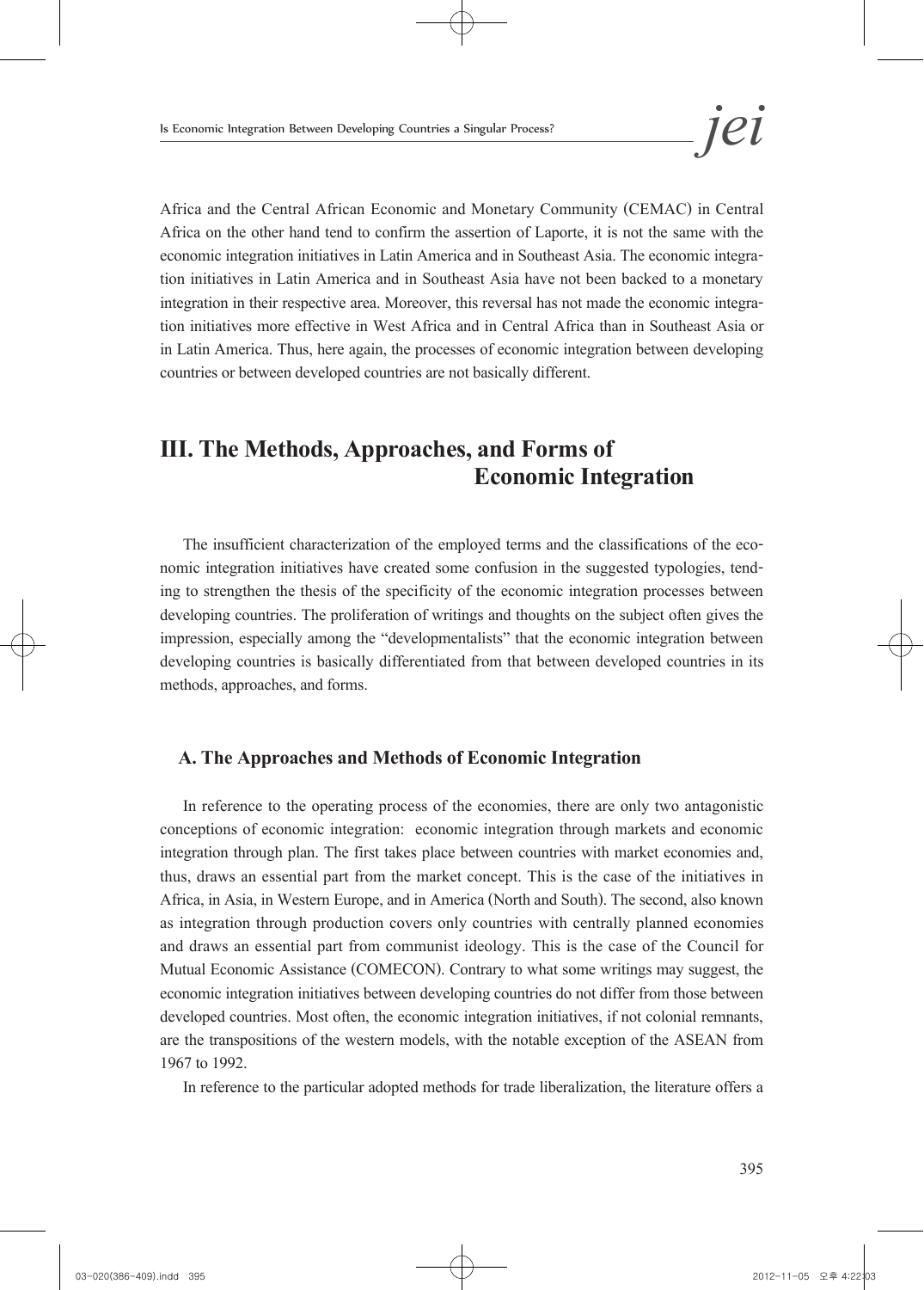range of typologies in two ways (Tinbergen, 1965; Lawrence, 1996; Hugon, 2001), three ways (Robson, 1984; Deblock, 2006), and five ways (Hugon, 2002).

These typologies can run opposite one another. Also, in all cases, the existence of different approaches or methods of integration cannot be used to justify the specific processes of the economic integration between developing countries compared to those between developed countries. To that, there are two main reasons. Firstly such a vision is reducing the complexity of these initiatives. Indeed, each of the economic integration initiatives combines features contained in, at least, tow approaches, here above mentioned. This applies to the European Union often presented as the archetypal of the liberal economic integration, yet it combines the features of these three approaches. Just look at the Common Agricultural Policy (CAP) adopted to protect the European farmers. Secondly, the economic integration initiatives between developing countries do not always have the basic characteristics of the same approaches. Thus, the economic integration initiatives between the developing countries of the 60s and the 70s are often opposed to each other with reference to this classification. The ASEAN and the  $SADC<sup>7</sup>$  are considered as the archetypes of sectoral integration, the Andean Pact as that of voluntary integration, and the initiatives of the sub-Saharan Africa as archetypes of global economic integration. Their differences in efficiency are then explained by the specificities of their approaches.

#### **B. Economic Integration Forms: a Product or a Process?**

Regarding the forms of economic integration, the conventional analyses suggest a typology in five elements since Balassa (1961): the free trade area, the Customs Union, the Common Market, the Economic Union, and the Economic and Monetary Union. The free trade area re-<br>fers to a situation in which countries agree to eliminate the tariff and non-tariff barriers on their mutual exchanges while preserving the freedom of their trade policy with the rest of the world. *The Customs Union* refers to the situation in which not only countries agree to eliminate the tariff and non-tariff barriers on their mutual exchanges but also adopt a common external tariff as well as common trade policies towards the rest of the world. The *Common Market* refers to the situation in which goods and the services move freely between the partner countries with common policies and external tariffs with the rest of the world, letting production factors move freely (Capital and Labor). The *Economic Union* or the *Economic and Social Union* refers to the situation in which countries decide a) the free movement of goods and services b) the free movement of the production factors c) the implementation of common trade policies and com-<br>mon external tariffs with the rest of the world d) the implementation of harmonized or common social policies, and e) the coordination of their macroeconomic policies including, in particular,

<sup>7</sup> SADCC : Southern Africa Development Conference Co-operation.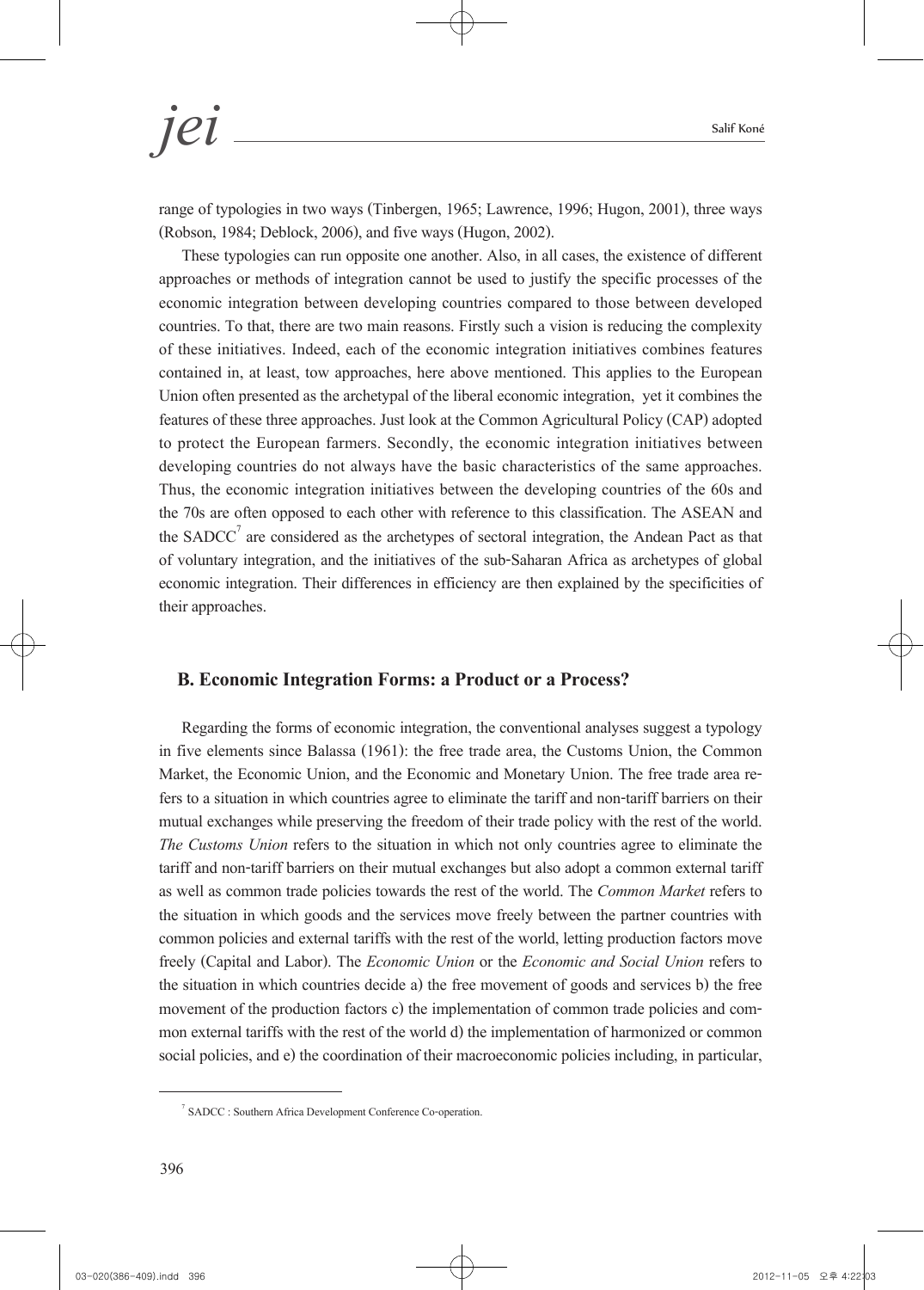monetary and budgetary policies. Finally, the *Economic and Monetary Union* leads to the implementation of common monetary and financial policies as well as the creation of a single currency between partners. At this stage, the different markets of the partner countries are in- cluded whether those of the markets for goods and services, labor, or capital and finances.

This typology has a problem of interpretation because two definitions are opposed. The first describes the different forms of economic integration (in term of end) and is a structuralist vision of it. In this case, economic integration is viewed, analyzed, and designed as a finished product. It implies that countries, if they wish, may choose to realize their integration under one or the other of the described forms. Under these conditions, the methods of trade liberalization consist of the adoption of chains of economic and sometimes political measures. A reading of economic integration experiments shows that developing countries, as a whole, except perhaps those in Southeast Asia, have adopted this interpretation. Thus in West Africa for instance, the goals of the different economic integration initiatives have given the following evolution: The objective of the first initiative (the  $WACU^8$  created in 1962) was the implementation of a free trade area. The second initiative (the CUWAS $\degree$  created in 1966 to replace the WACU failed) was the implementation of a Customs Union. After which, the objective of the ECWA, created in 1972 to replace the CUWAS, another failure, was the creation of a Common Market. The latest initiative is the WAEMU (created in 1994), which aims to create, ultimately, a single market with a single currency and all conditions of harmonization and unification of the monetary, financial, fiscal, budgetary, and social policies. It has already a single central bank (CB-WAS: Central Bank of West Afric the WAMU.

The second interpretation describes the different stages of economic integration. In this case, it is viewed, analyzed, and understood as a process. It is here where the functionalist vi- sion of economic integration lies. Under these conditions, the methods of trade liberalization are economic and political measures to be gradually implemented according to a certain order to increase their effectiveness. This conception of economic integration seems to have guided the construction of the European Union. The progression of the latter and the subsequent modi- fications of the initial objectives of the Treaty of Rome can be interpreted in this direction. The objective of the Treaty of Rome is the implementation among its six members of a common market within a maximum of twelve years. Its progression rests on its members respecting this objective as a whole. Thus, from a free trade area between 1957-1967, it became an economic and monetary union on January  $1<sup>st</sup>$ , 2002 with the adoption of a single currency while passing respectively the stages of a Customs Union (1967-1985), a Common Market (1995-1993), and a Single Market (1993-2002). The drafting of a project of European Constitution marks clearly the evolution of the European Union towards a more political phase.

<sup>8</sup> West Africa Customs Union

<sup>9</sup> Customs Union for West African States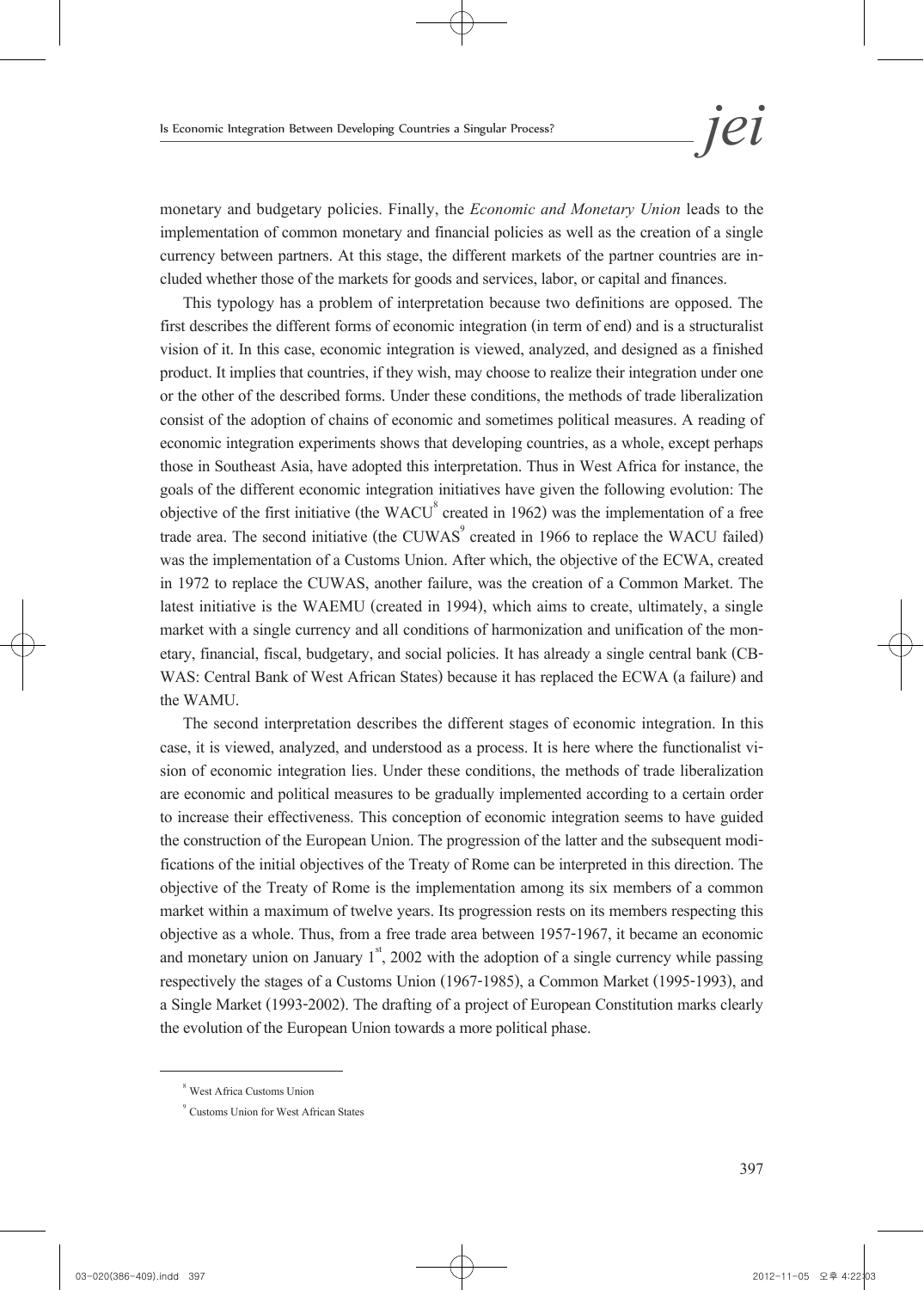Considering the results of the experiments of the economic integration between the developing countries and those between the European countries, the first interpretation seems unsatisfactory. Whereas the early experiments of the developing countries (except perhaps the ASEAN) can be regarded as failures, those of the Western Europe are a success. However, it seems inappropriate to oppose these two interpretations. Economic integration is both a process and a stage.

In fact, there exists in the literature many other typologies of the forms for international economic integration. These typologies differ either because they are made under different angles or because they use different criteria. It arises from the analysis of these different typologies that they are useful at different levels, but they fail by the impossibility to define clearly the contours of the different possible forms of economic integration. From this point of view, the Balassa's typology remains the most relevant. Moreover, the economic integration consid- ered both as a process and a state would allow to soften the contours of the different forms of economic integration as defined by Balassa. The particular interest for these new typologies is that it seeks to integrate into the analyses of economic integration for political considerations. For that, these analyses attempt to establish a clear relationship between economic analyses and international relations. However, economic integration goes beyond purely economic and political considerations and above all it is not just a regional phenomenon. These typologies which tend to question Balassa's typology, including that by Regnault, fail by the fact that they consider each component as a fixed part in time and space by the contents of the contract or the agreement which defines the contours, once and for all. This is a misunderstanding of inter- pretation which reduces the scope of this typology. The economic integration must be viewed, designed, and applied as a process and its product. Every form of the economic integration may be both the culmination of a process and one of the different stages of a continuous process. Each step can be also a product as the ultimate goal of the movements of link between the partner countries (e.g., the European Free Trade Association). But the economic integration may seek to deepen the interdependence between the partner countries in building a strong so- cioeconomic and political community, guided by a common development culture focusing on particular aspects.<sup>10</sup> It is these diverse realities, flexible and sometimes difficult to understand, which the analyses of the third section of this document are trying to establish.

### **IV. The Dimensions of Economic Integration**

Economic integration is a systemic phenomenon insofar as it is certainly an economic phe-

<sup>&</sup>lt;sup>10</sup> Söderbaum emphasizes the need to understand the new process of the regional integration under the angle of the building of social institutions, particularly.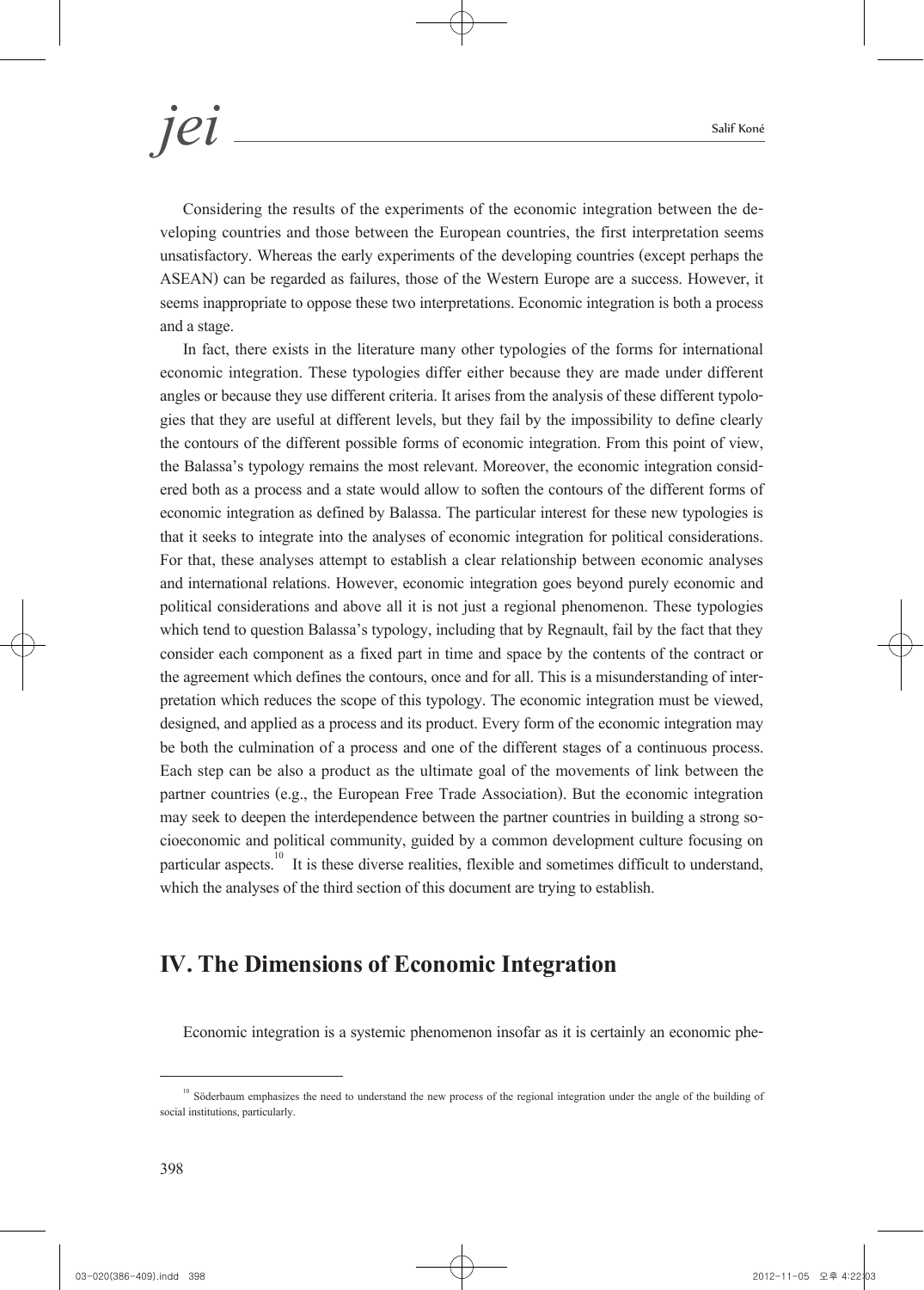

nomenon, but it is also a political, social, cultural, and historical phenomenon.

#### **A. The Political Dimensions**

Beyond the institutional and legal structures that require any economic integration, this integration results and contributes to the political game (in terms of power management) at the national and international level.

Indeed, on the national as on the international level, the economic integration process can be analyzed as the result of the political actors of the committed countries. The politicoeconomic models highlight this dimension of any process of economic integration. Introduced by Johnson, the politico-economic models (models of endogenous protection) fall into five categories, according to the approach that they adopt to make endogenous the economic policies<sup>11</sup>: a) the approaches by the functions of determination of the tariffs b) the approaches by the functions of political pressure (egoistic or not) c) the approaches of the median voter d) the approaches of contribution to the electoral campaigns, and e) the approaches of contribution to the economic policies. These models connect the construction of the economic blocks with the process of internal distribution of the power with the nature of the power distribution within the involved country, the electoral process of the countries, or with the nature of the electoral process or decision-making. In short, for these models, the motivations for building an economic block are also determined by the political powers available to the producers and the consumers as well as by the nature of the political interactions and distribution of the power within the countries concerned.

At the international level, economic integration can be analyzed under the angle of the construction of regional economic blocks. From this point of view, there are many arguments in favor of a close link between the economic integration process on one hand and the distribution and the dynamics of the power in the world on the other. Considered indeed under this angle, the issues of security, of regional stability, or of strategic positioning become relevant (Deblock, 2005). Despite their diversities, these arguments can be summarized as follows. On the security of the States, by considering non-dissociable the positioning of each state in the global economy and by taking into account the fact that this positioning, in turn, depends on the capacity of these economies to remain dynamic and competitive, the integration becomes a strategic action. This tends to prove the two following facts. In the context of the regional integration process, there is an increasingly strong trend to set up mechanisms of prevention and management of conflicts. At the world level and/or at the regional level, the same transpires for texts regarding economic integration initiatives.

These aspects of the political dimensions of the economic integration processes are valid for the economic integration processes between developed countries and developing countries.

 $11$  See Rodrik, Dani (1995) for a detailed presentation of this literature.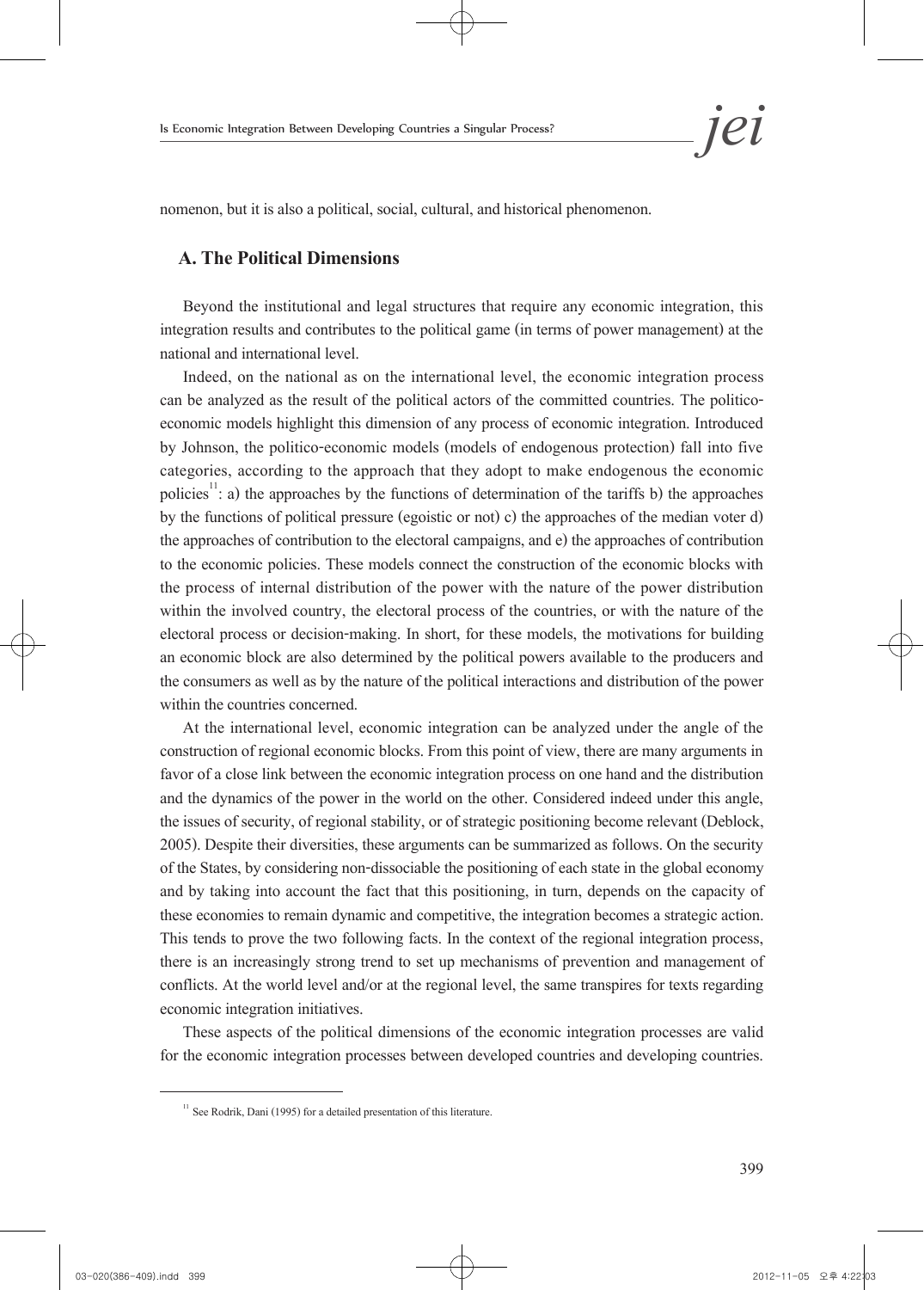Indeed, whether it be in the integration process of the European Union, Latin America, Southeast Asia, or Africa, political dimensions tend to weigh heavily.

Moreover, the political dimensions of an economic integration are not limited to its political effects; they also stem from national, regional, or global political processes.<sup>12</sup> The revival of the movement of economic integration, its nature, and its new direction do not save any part of the world today. This state of facts is, partly, the consequence of the disappearance of the bipolar world. Without the end of the Cold War politics, it is understood that countries with formerly planned economies would have undoubtedly never followed such a movement. Yet it is the case, today, for many of them. Moreover, the new directions of the integration processes between developing countries tend to emphasize trade liberalization, to put in background the ideas having led to the adoption of the import-substitution policies. It also probably would not have been possible if the bipolarization of the world continued. In the case of ASEAN, for example, from 1967 to 1990, it adopted an integration policy whose main objective was the acceleration of the economic growth, the social progress, and the cultural development of the region in order, ultimately, to strengthen the nations of the region. To do this, it has emphasized a political approach and a regional construction based on neutrality so that the constraining aspects of an economic integration (removal of the trade barriers, the free movement of the persons and the capital, the coordination of the national economies and the trade policies, and the transfer of sovereignty to supranational institutions) are not tackled thereby, consistently defending a policy of neutrality between the opposing blocks of East and West. But since 1992, after the end of the bipolar world, the ASEAN launched out in a deepened policy of economic integration with the aim of implementing a Customs Union by 2015.

Similar arguments can be developed with the European economic integration with a parallel between the lessons drawn by the outbreak of the Second World War and its economic, financial, and human consequences, having the political ideology that the United States of America developed with the "European Recovery Program" or with the "Marshall Plan" the pressure to decolonize. The costs of the Second World War for the Western countries ended up convincing their populations and their political authorities that the solution to their development problems could not be in the war but in a peaceful coexistence. In this context, what better way to emphasize the interdependence of their economies but by a continuous process that could even lead to a political integration? A political idea which stands behind the Marshall Plan.

Similar arguments can be developed for South America by referring to the ideas of Simon de Bolivar who dreamed to make Latin America a federal state as soon as its liberalization of European colonization. Thus, two phenomena mark the first initiatives of economic integration in Latin America after the Second World War. On the one hand, they tend to create a regional economic entity covering all Latin America while the logic of their construction is widely based on the import-substitution policies. This reflects two strong political ideas in the region at

 $12$  See Jean COUSSY (2001) for an excellent presentation with a historical approach of this reality.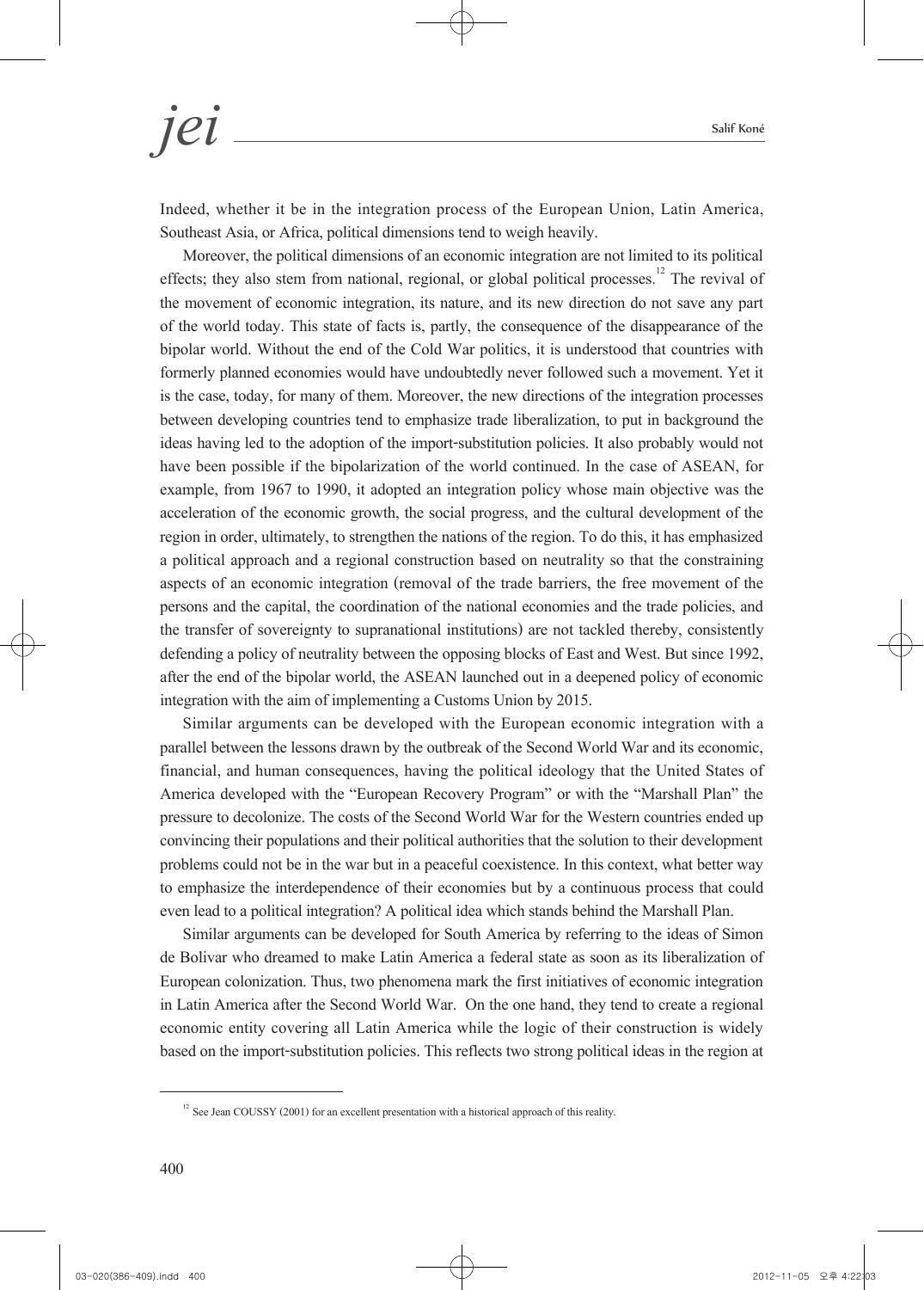the time namely Pan-Americanism and development by the industries of substitution, according to the theories of the leaders from ECLAC (Economic Commission for Latin America), such as Raul Prebrish.

Finally, similar arguments can be also developed on the economic integration processes in Africa by analyzing the political contours of the independences and the rejection of the Pan-Africanism ideology of Kwame Nkrumah by the African and international community. Nkrumah dreamed of seeing the building of a unified cultural and political awareness in Africa for its emancipation and for a radical break with the colonial power. But his political idea was disapproved by both the African political leaders of the independences and by the political authorities in the Western countries. Thus, at the beginning of the independences, the idea of political emancipation pushing the continuity of the relations between Europe and Africa dominated the political landscape. This state of facts allows to explain partly three major characteristics of the economic integration initiatives in Africa. First, these initiatives are mostly based on the vestiges of the colonization. Second, they are varied and they lead to a kind of balkanization-grouping. Finally, these initiatives have developed the policy of importsubstitution at the regional and sub-regional scales.

Also, whether the political dimensions of the economic integration act as effects, elements, or results of the processes, they are present both in the processes of economic integration between developed countries and in developing countries.

#### **B. The Social Dimensions**

Economic integration, as economic policy, has important social repercussions for the popu- lations of the partner countries. In addition, it participates to the construction of new social norms.

The social effects of the economic integration processes are many and can be either direct or indirect. Economic integration, regional or not, has a functionalist or a structural approach because it requires the mutual trade liberalization of the partner countries, leading to the re- structuring of the economic activities in each country. From there, any economic integration, at least in the short run, causes effects of employment and income loss for some sectors of the economies of the partner countries. Moreover, because of its potential effects of concentration of economic activities in fewer places, any economic integration can create inequality in the income distribution between partner countries and even within each nation.

The indirect social effects of economic integration are due to the dominance of liberal ideology on interventionism. In fact, economic integration needs to be based on texts whose implementation requires a modification of the texts of social protection. The process of eco-<br>nomic integration is primarily a trade liberalization process. In other words, it is a commitment to reduce, an event to eliminate all barriers to the mutual trade between the partner countries.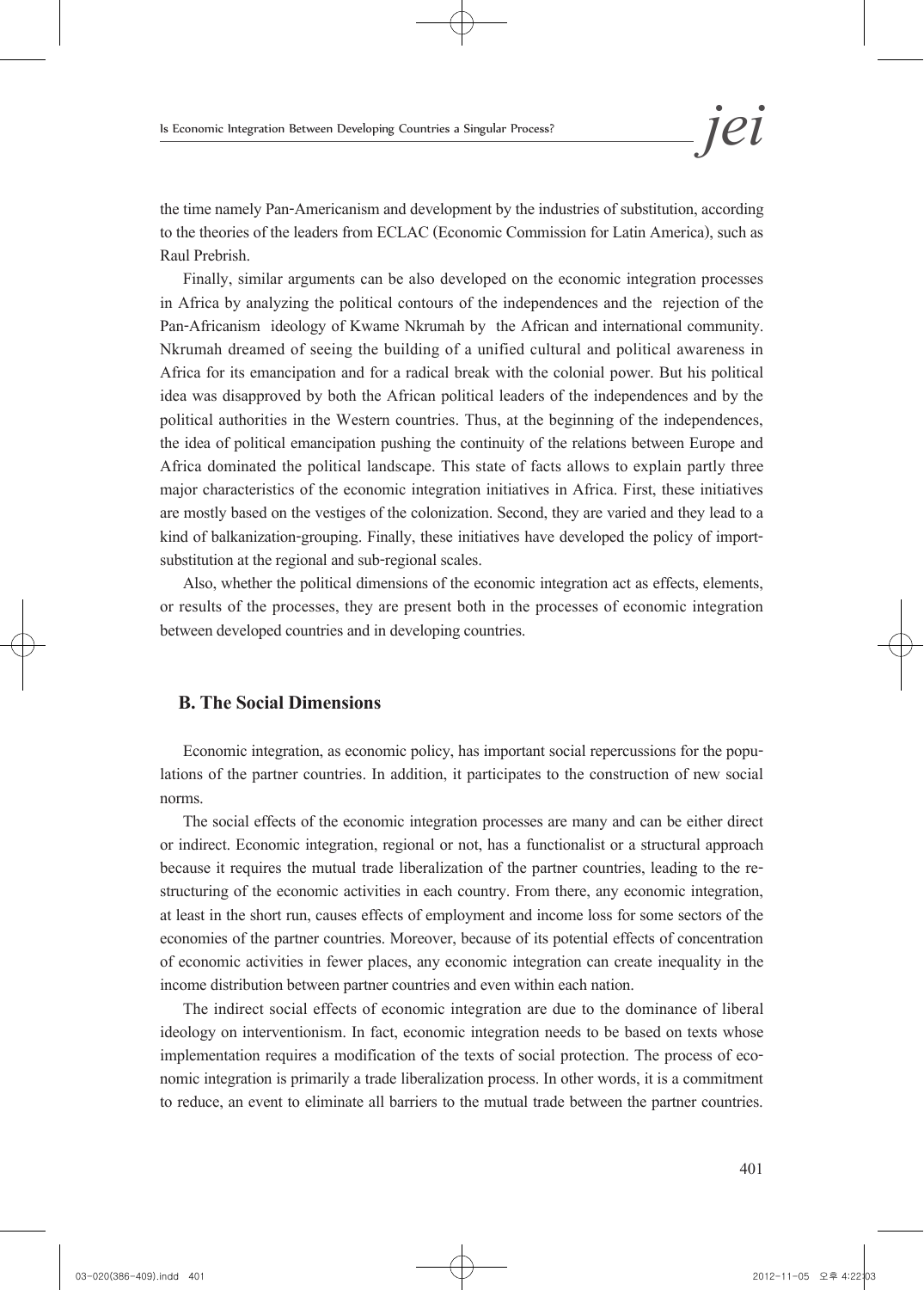Since this action is liberal, it is therefore, more and less, the ideology of "let make, let go" and "everything will be better for all." This translates, in practice, to the decline of use of political power for the purposes of modification, redistribution, or correction of the economic system.

These social effects of economic integration remain, however, a reality for everyone, even if they differ according to the development level of the partner countries. In fact, if the management of the social policy at the community level as a whole dimension of the economic integration process is late in Europe for the adoption of a European constitution, it will be a major concern in the economic integra-<br>tion processes between developing countries from the start. This is what justifies the implemen-<br>tation of structural funds f Africa, at the South of Sahara. It explains the creation of the Andean Group and is the core of the ASEAN construction.

To contain these social effects and to better manage them across the community, every step towards the economic integration initiatives produces social norms inducing the implementa- tion of social rights alongside economic rights, as described by Arnaud (1997) for the European Union and as claimed by Peter Bakvis (2000) for the continental integration in America.

A favorable social environment is an important element for any successful economic in-<br>tegration process, as taught by the successes of the promoters of the ASEAN or also by those of the European Union. The construction of a favorable psycho-sociological framework was, indeed, one of the most important results of the regional construction of the ASEAN between 1967 and 1990. The main objective of the ASEAN during this time was to accelerate economic growth, progress, and social development by promoting peace and regional stability. From this perspective, at the political and social level, the first success of the ASEAN was the creation of a community and regional spirit. Its second success was to have been able to function inde- pendently from the rest of the world while benefiting from the financial support of the United States. The ASEAN is an association founded by the countries of the region, apart from the influences of external powers and operating without bias in the division of the world in two an- tagonistic blocks. The member states of the ASEAN affirmed their common will and thus their goals were dealt with. The third political success of the ASEAN has been the consolidation of its member states as nations. The political cooperation envisaged by the ASEAN had a dual focus: internal and external. The internal consolidation of its member states has effected the strengthening of a regional and community awareness. Furthermore, the relative success of the ASEAN is attributed to the weight of China's financial and commercial networks in the region and to its important role in the Asiatic trade development, following certain authors as to what makes the ASEAN a reticular integration.

The adoption of the Treaty of Rome, creating the European Economic Community, was made possible thanks to a favorable social and psychological environment. The changes of the

<sup>&</sup>lt;sup>13</sup> According to Jean-Louis Arnaud (1997), it dates in Europe in the late 1980s.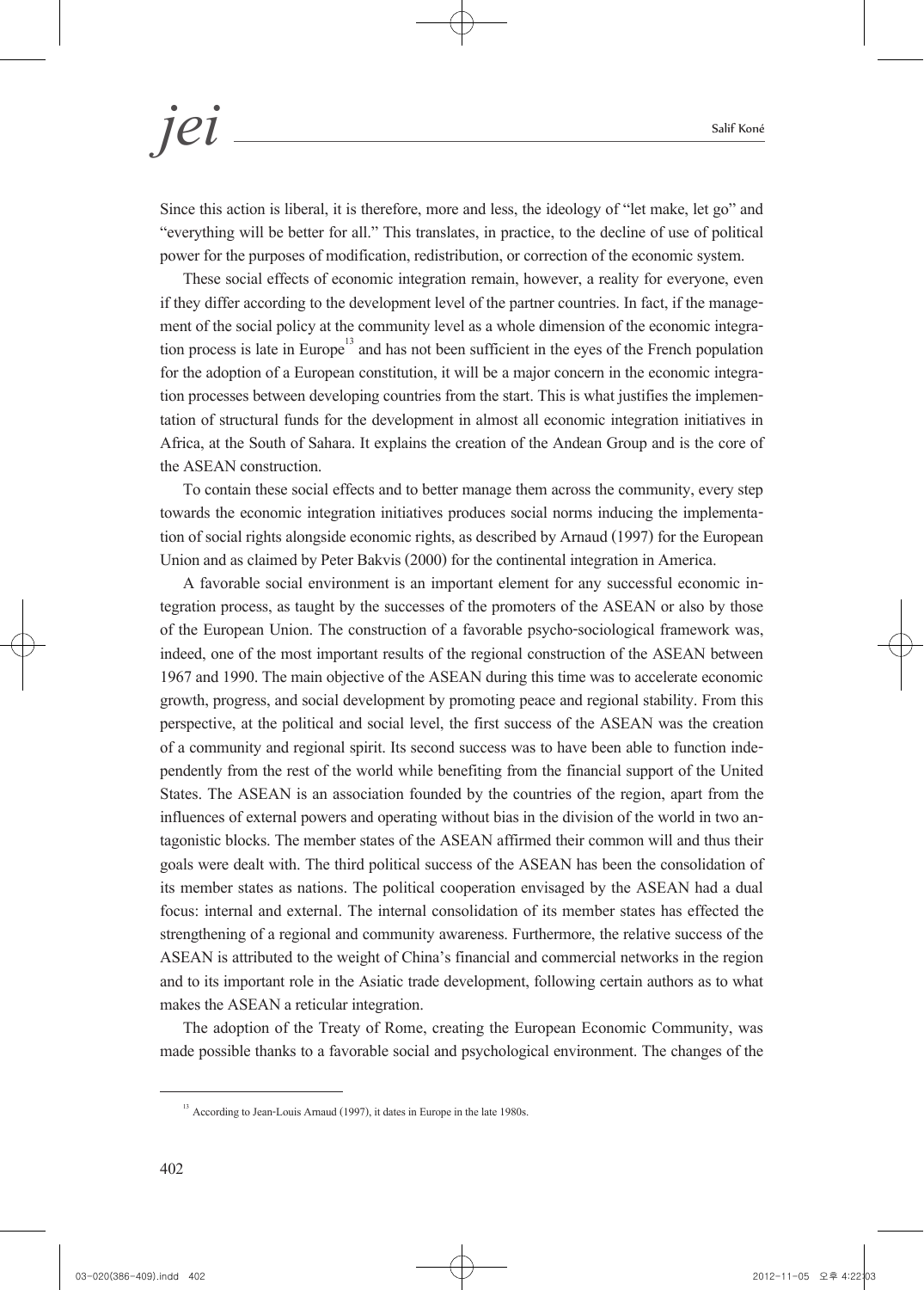European national societies, following the Second World War and its psychological impacts, ended up convincing the Europeans that the consolidation of their different nations could be done by peaceful means. This state of affairs required a nesting of their economies through an increased interdependence to reduce any risk of new fatal and devastating conflicts.

Thus, economic integration processes cannot be distinguished by the level of development of the partners because what is important for a general theory is not the nature of economic in- tegration's social effects but its existence.

#### **C. The Cultural Dimensions**

Culture in its broadest sense remains an important determinant of any economic integration process because it is, at the same time, a prerequisite, an element, and a consequence.

The linguistic, administrative, political, and ethnic proximities or distances can be a reason for success (UE and ASEAN) or for failure (Africa, south of Sahara) in the economic integra- tion processes. In the case of the European Union, the success of the European integration is sometimes explained by strong linguistic, administrative, political proximity and a lack of ethnic division. Similarly, the success of the ASEAN between 1967 and 1990 is very often explained by (we have noted above) the heavy weight of the Chinese economic and financial networks in the region. In the case of the ASEAN, linguistic, political, and ethnic proximities prevail. On the contrary, in Africa at the south of Sahara, the difficulties encountered in the in- tegration initiatives are explained by strong ethnic differences, making chronically unstable the political situation and reinforcing administrative and legal differences inherited from coloniza- tion. In short, a marked convergence of the nature and symbol of economic integration and the men acting between them is not only conducive to the birth of an economic integration process but also is a condition for its success.

Moreover, the economic integration processes are sources of creation of new cultures that originate between developing countries or developed countries. To achieve objectives, econom- ic integration requires the practice of free trade (involving goods, services, capital, and people), which modifies, at the same time, the relationships of the populations in the space since the na-<br>tional spaces tend to be extended to those of the partner countries, the relationship of the men, as well as their visions of the beautiful, the good, and the true. This principle is a part of the foundation of economic integration.

#### **D. The Historical Dimensions**

Besides the fact that any economic integration is an element of the history of the partner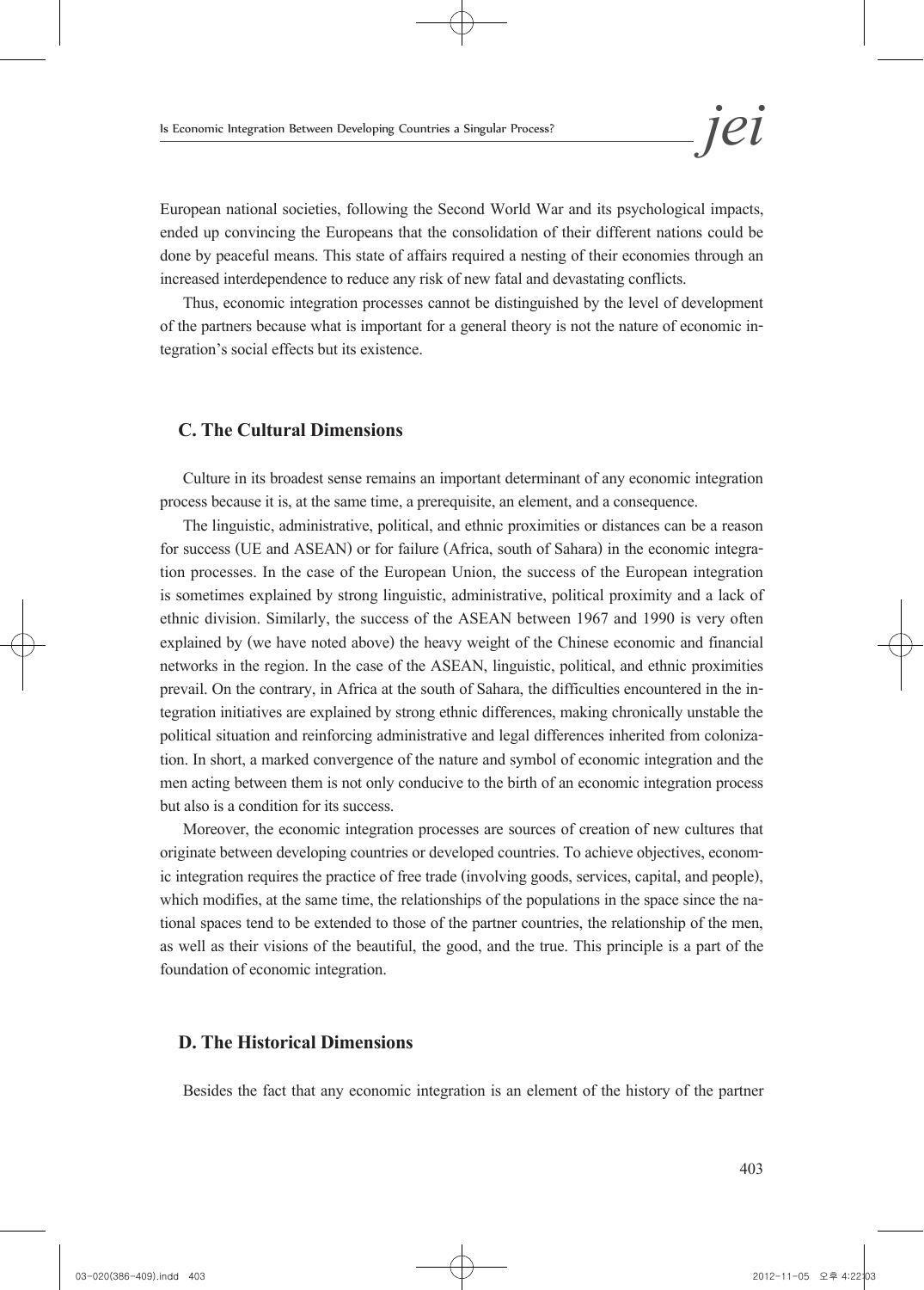countries and the world as a whole, it is also the result of the historical process of the world, the regions, and the partner countries individually, thereby producing History. Thus, economic in- tegration is the sum of the historical development of the economic, cultural, social, and political relationships which justify or not the creation of an economic integration process, as well as its shape and its progression.

The recent history of Western Europe is determined by the two world wars, their social, psychological, cultural, and political consequences. This history is also determined by American intervention on the military, political, and economical level. It is marked by the bipolarization of the world at the end of the European Coal and Steel Community (ECSC), the European Economic Community (EEC), and the Continental European Division (CED) and the narrow political, economic, financial, and cultural relationships retained by the European countries and their ex-colonies, particularly in Africa. The relations are even institutionalized in the Treaty of Rome in its Article 31.

The violent history of colonization and European decolonization, the violent story of the Japanese domination in the Asian countries during the Second World War, and the violence of the confrontations between the communist China and the Americans and their allies have determined the choice of the countries of the ASEAN for a position of political neutrality, the non-proliferation of weapons of mass destruction, the reinforcement of the state-nations, and the funding from the United States for their development. Similarly, the history of the evolution of their social culture dominated by a strong attachment to the family group and constrained by the assertion and the prominence of individuals also explains the specific terms of seeking stability, progress, and social development through the creation of a regional and community awareness.

The violent colonial history of Africa with its psychological consequences, the incomplete decolonization, and especially the evolution of the African societies and the cultures show the inability of the Africans to find common cultural and social funds, explaining today the multiplicity and the inefficiency of the economic integration processes in Africa at the south of Sahara. Indeed, the domination in African societies of colonialism in all its sectors makes Af- rica one of the few regions today that imports models of integration and economic development without trying to adapt them to its realities nor to seek to have the capacity for them. In short, history remains an important part of any economic integration process, whether this process is born between developing countries or developed ones.

### **V. Conclusion**

Of the previous analysis, we can recall Hugon (2001) by adopting the concept that indus-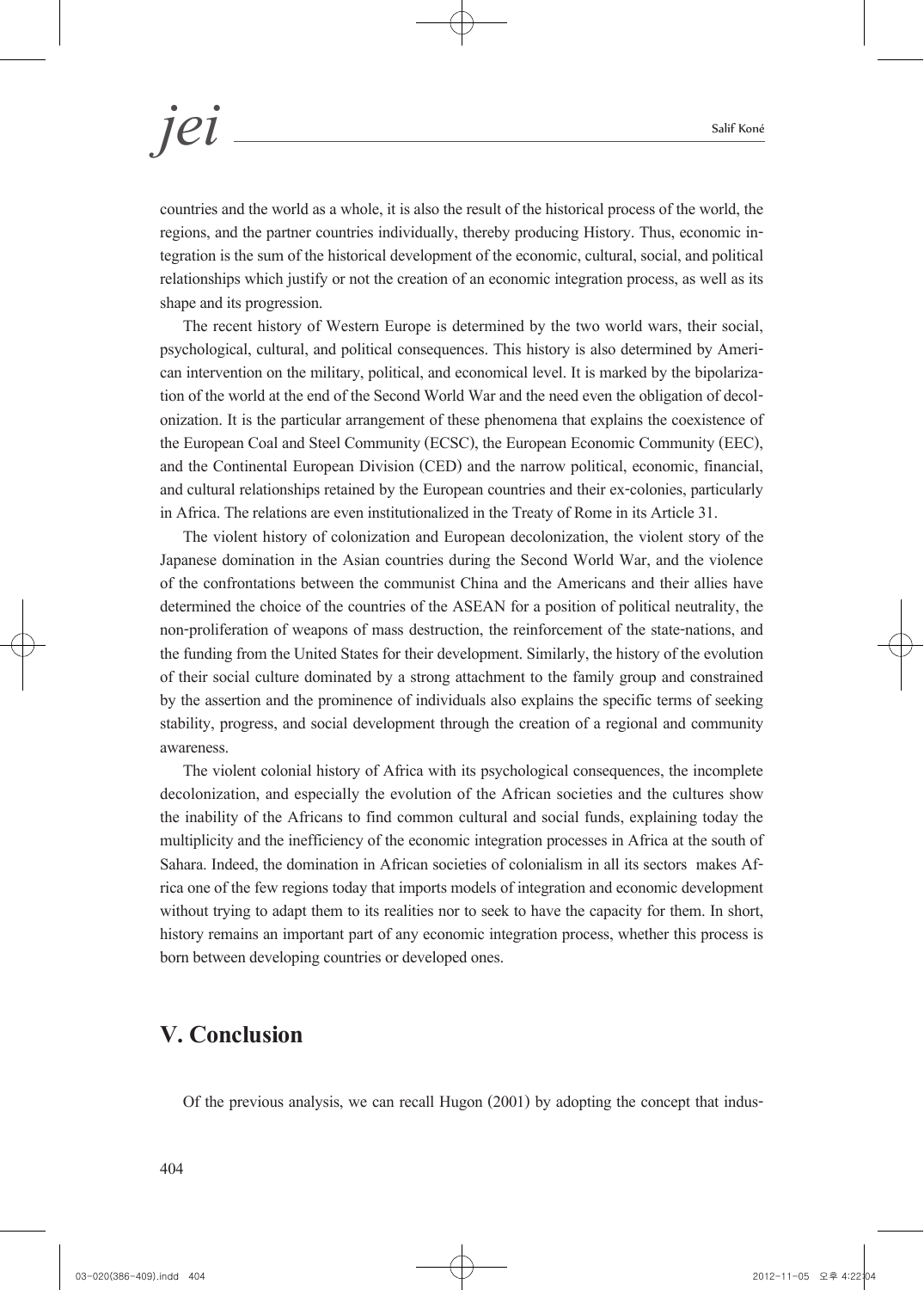trialized countries as developing countries are engaged "in (economic) integration processes whose shapes range from the sectoral co-operations to political unions with transfers of sover-<br>eignty. The regionalization (which is the support) is multifaceted. It is more or less supported by institutions and by regional trade agreements (RTAs) or "de jure regionalism." It can result, however, from practices of actors constituting trade, financial, cultural, technological, and po-<br>litical networks in regional areas (de facto regionalism). It can also result from a fragmentation of the global space taking in strategies of segmentation by transnational actors.

But what is also retained from this analysis is the existence of two levels of "multidimensionality" of economic integration. On the first is a multiplicity of the dimensions: economic, political, historical, social, and cultural. On the second is a multiplicity of the forms of economic integration in each of its dimensions: economic, financial, monetary, institutional, sectoral, etc.

So in the building of a general theory of economic integration, only the multiplicity of general dimension has to be considered. Thus, in a fruitful approach, any economic integra- tion process must take into account the existence of these two levels of "multidimensionality." Consequently, no specificity of these processes between developing countries is fundamental because any level of characterization of the phenomenon could be seized in these dimensions.

We retain, furthermore, that the economic integration is both a process and the product of this process. From these two characters are born the generality of the process of any economic integration. Those are at the source of two types of relations on the determinants of economic integration. The first is a circular causal relationship between the different dimensions of the economic integration. The second is a dynamic interaction between the process of integration and each one of its dimensions by the particular characteristics of the adopted forms.

As a whole, the processes of any economic integration are the same. They cross similar stages and all require favorable initial conditions. In fact, the economic integration processes between developing countries and those of the integration between industrialized countries dif- fer only by their starting points. While the integration processes in industrialized countries take place within developed frameworks, those of the developing countries must ensure those. How- ever, the dynamics which are necessary for economic integration as an effective development strategy seem to be also necessary for the industrialized countries. The time is an important fac- tor to justify the existence of any type of economic integration, given the nature of its important profits over the long run. But this does not mean that these processes differ as a result of their development levels in the distribution of the costs and the benefits of their integration process.

This vision of the economic integration as a phenomenon with dimensions and multiple forms and as a process and a product of this process is summarized in the diagram above in Appendix 1.

*Received 01 July 2011, Revised 31 May 2012, Accepted 21 June 2012*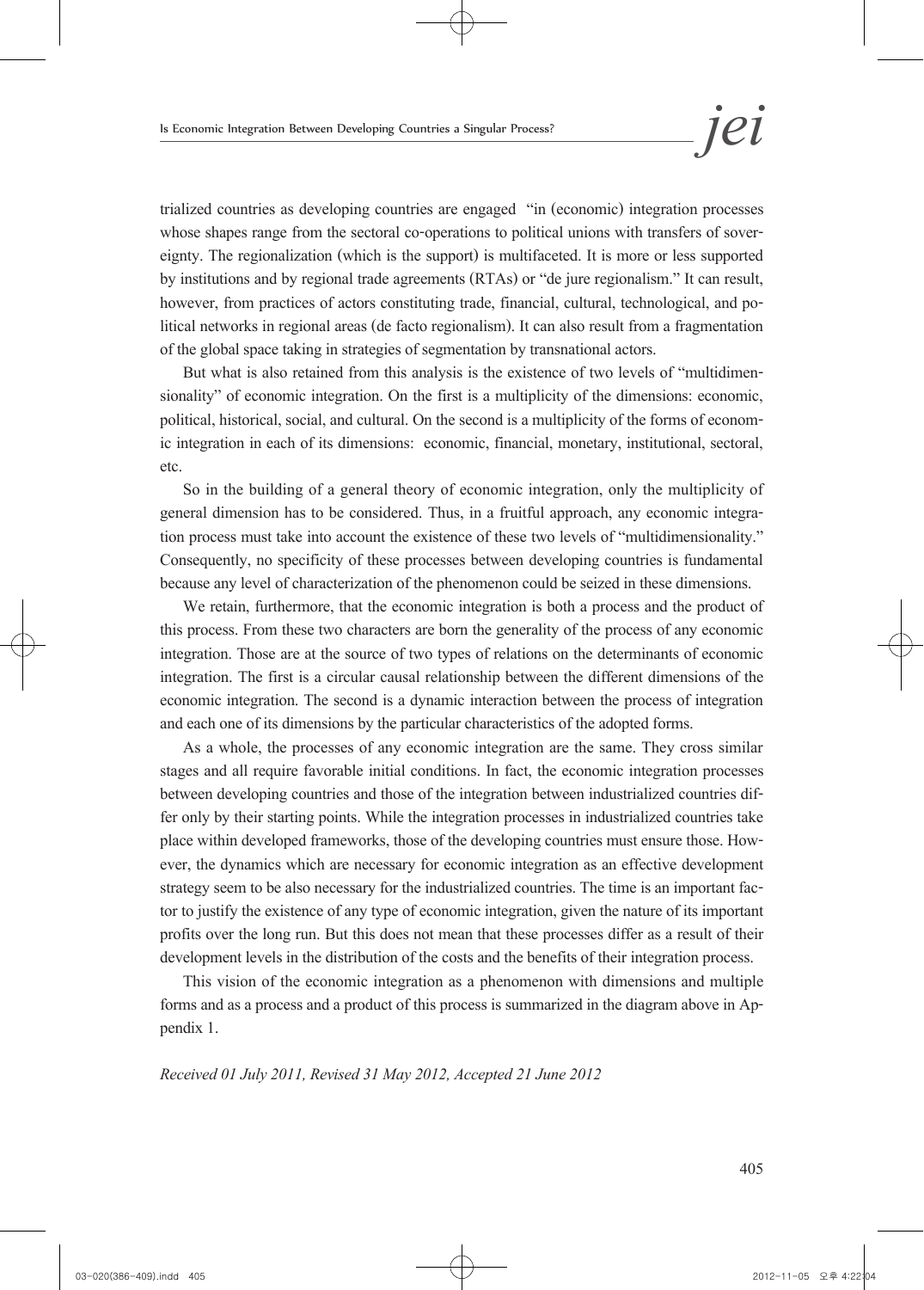*jei* Salif Koné

#### **References**

Alésina, A. and R. Perroti (2004) ``The European Union: a politically incorrect view´´, *Journal of Economic Perspectives, Winter, pp. 26-48.*

Alésina, A. I. Angeloni, and F. Etro (2005) ``International Unions ´´, American Economic Review, N°95, pp. 602-615.

Arnaud, J-L. (1997) ``L'Europe sociale : histoire et état des lieux´´, Etudes et Recherches n°3, Groupement d'Etudes et de Recherches Notre Europe.

Bakvis, P. (2000) ``La dimension sociale de l'intégration continentale´´, ISUMA, printemps, 2000.

Balassa, B. (1961) *Theory of Economic Integration,* Irwin-Illinois, Allen and Unwin.

Cobham, D. et P. Robson (1996) ``Intégration monétaire à la lumière du débat européen´´ , *dans Réal Lavergne, Intégration et coopération régionales en Afrique de l'Ouest, Paris-Ottawa, KARTHALA-CRDI, chapitre 11, pp. 277-297.*

Cooper C. A. and B.F. Massell (1965a) ``A New Look at Customs Unions Theory´´, *The Economic Journal,* pp.742-747.

Cooper C. A. and B.F. Massell (1965b) ``Toward a General Theory of Customs Unions for Developing Coun- tries´´, *Journal of Political Economy*, vol.73,N°5, pp.461-476.

Coussy, J. (1996) `` Causes économiques et imaginaires économiques de la régionalisation´´, Cultures & Conflits n° 21-22, pp.347-372.

Coussy, J. (2001) ``Économie politique des intégrations régionales: une approche historique´´, *Mondes en Dé- veloppement, Tome 29-115/116, pp.15-26*

Deblock C. (2005) ``Régionalisme économique et mondialisation : que nous apprennes les théories ?´, *Cahier de recherche N° 05-07, GRIC.*

Deblock C. (2006) ``Régionalisme, arrangements institutionnels hybrides et gouvernance à la carte´´, *Multilatéralisme régional N° 4, Symposium de haut niveau sur les dimensions sociales des processus d'intégration régionale.*

Deblock Christian , B. Dorval, et M. Rioux (2003) ``Zone de libre-échange des Amériques et intégration en profondeur asymétrique´´, chap. 22, dans Regnault H. , *Intégration euro-méditerranéenne et stratégies économiques, l'Harmattan, Collection ``Emploi, Industrie et Territoire´´.*

Deblock, C. et H. Regnault (2005) ``Les enjeux théoriques de la reconnexion Nord-Sud´´, at *http://web.univpau.fr/RECHERCHE/GDRI-EMMA/Rinos/32\_Nord-Sud\_Intro.pdf.*

Fiorentino R., L. Verdeja and C. Toqueboeuf (2006) ``The Changing Landscape of Regional Trade Agreements: 2006 Update´´, WTO, Discussion Paper N°12.

Foroutan, Faezeh and Land Pritchett (1993) ``Intra-Sub-Saharn African Trade : is it too Little ?´´, *Journal of African economics,* vol. 2, pp.74-105.

Hugon, P (2006) '`Quel rôle peuvent jouer les organisations d'intégration régionale dans une nouvelle architecture internationale ?'', *Multilatéralisme régional*  $N^{\circ}$  3, Symposium de haut niveau sur les dimensions soc des processus d'intégration régionale.

Hugon, P. (1998) ``Les séquences inversées de la régionalisation´´, *Revue Tiers Monde,* N°155, pp 529-555.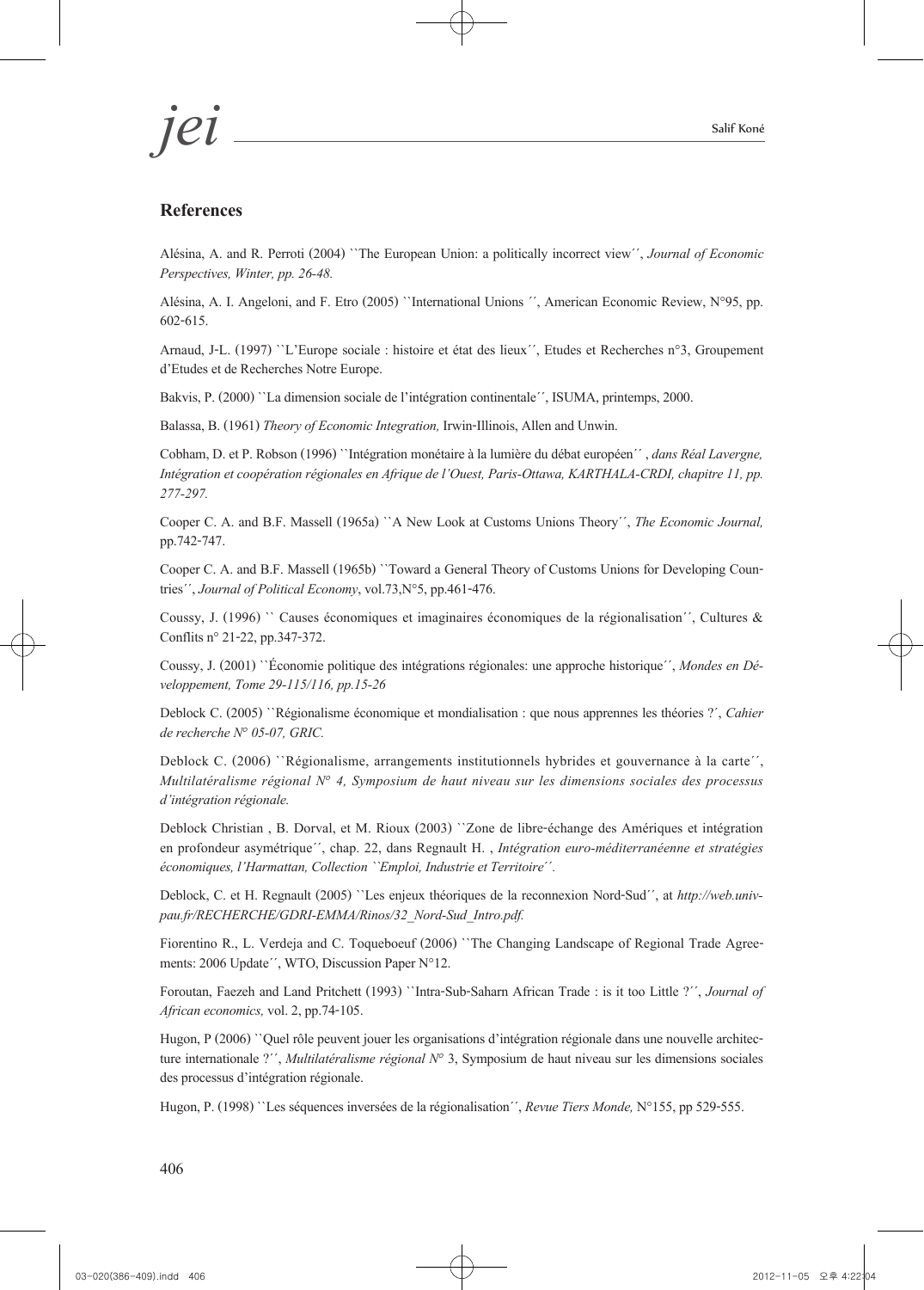Hugon, P. (2001)**,** *Analyse comparative des processus d'intégration économique régionale,* étude, Direction Générale de la Coopération Internationale et du Développement, Ministère des Affaires Etrangères, sous la direction de.

Hugon, P. (2002) ``Les économies en Développement au regard des Théories de la régionalisation´´, *Revue Tiers Monde, tome 43, pp. 9-24.*

Johnson, H. G. (1954) ``Optimum Tariffs and Retaliation´´, *Review of Economic Studies* 21, pp.142-153.

Kebabdjian G., (2004) ``Economie politique du régionalisme : le cas euro-méditerranéen´´, Région et Développement N°19, pp. 151-184.

Krishna, P. (1998) ``Regional and Multilateralism : A Political Economy Approach´´, *The Quarterly Journal of Economics, PP 227-251.*

Krugman, P.R. (1991) ``Is bilateralism Bad ?´´, In Elhanan Helpman and Razin eds., *International trade and Trade policy*, MIT Press, Cambridge (UK), Chapter1.

Krugman, Paul (1995) ``Regional Versus Multilateralism : Analytical Notes´´, *Chapter 3 in New Dimensions in Regional Integration,* Cambridge University Press.

Krugman, Paul R (1992) ``L'émergence des zones régionales de libre-échange: justifications économiques et politiques´´, Problèmes économiques N° 2289, pp. 18-27.

Laporte, B. (1996) ''L'intégration monétaire avant l'intégration commerciale : le cas de l'Afrique de l'Ouest'', *Revue d'économie du développement, N°3, pp. 95-114.*

Lawrence, R. Z. (1996) "Regionalism, Multilateralism, and Deeper Integration'', Washington, Brookings Institute; "Emerging Regional Arragements: Building Blocks or Stumbling Blocks?", dans R. O'Brien, *Finance and the International Economy, Vol 5, Londres, Oxford University Press, pp. 22-35*

Melo (de), J., C. Montenegro and A. Panagariya (1993) ``L'intégration régionale hier et aujourd'hui´´, *Revue d'Économie du Développement,* vol 2, pp.7-49.

Perroux, F. (1958) *La coexistence pacifique,* Paris, PUF, Vol. (1,2 et 3).

Regnault, H. (2005) ``Libre-échange Nord-sud et typologies des formes d'internationalisation des économies´´, *Région et Développement, N° 22, pp.19-38.*

Robson, P. (1984) *The Economics of International Integration,* London, UK, George Allen &Unwin.

Rodrik, D. (1995) ``Political Economy Of Trade Policy´´, *Chapter 28, Handbook of International Economics, Vol. III,* Edited by Grosmman, Gene and Rogoff, K.

Salin, P. (1991) ``Quelles monnaies pour le marché unique européen?´´, *Revue d'économie politique, vol. 101, pp. 109-126.*

Söderbaum, F. (2002) ``Rethinking the New Regionalism´´, at *http://www.socsci.auc.dk/institut2/nopsa/arbe- jdsgruppe23/soederbaum.pdf*

Sukup, V. (1987) ``L'intégration « volontariste » comme accélérateur du développement. Le pacte andin, une expérience limite qui contredit les théories libérales<sup>''</sup>, *Thèse de doctorat de 3<sup>ème</sup> cycle, Université de Paris III*, *Sorbonne Nouvelle,* Institut de Hautes Études de l'Amérique latine.

Tinbergen, J. (1965) *International Economic Integration*, 2<sup>nd</sup> eds, Amsterdam : Elsevier

Venables, Anthony J. (1999) ''Regional Integration Agreements : a Force for Convergence or Divergence ?'', *conférence ABCDE, Paris juin.*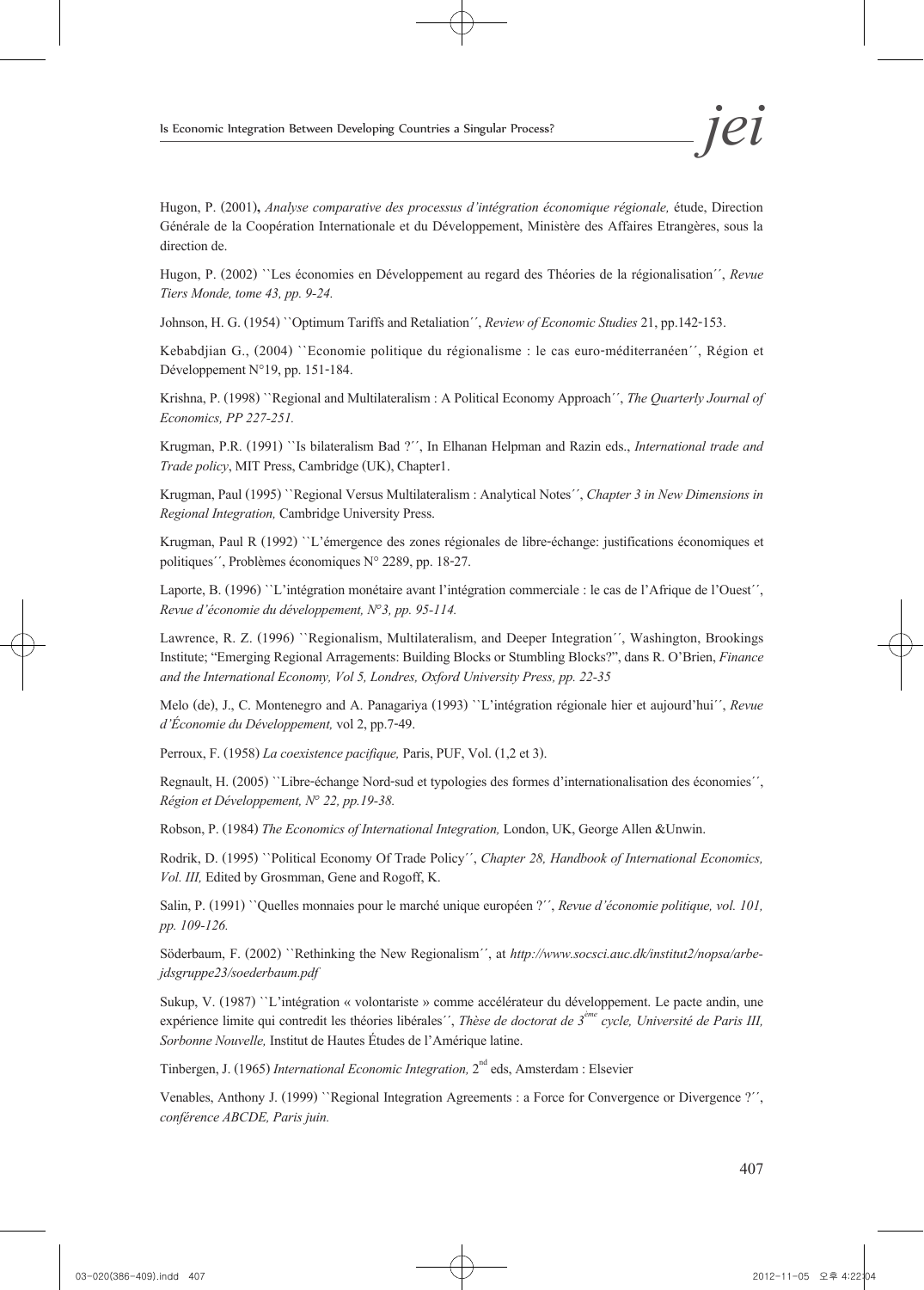*jei* Salif Koné

Venables, Anthony J. (2000) ``Les accords d'intégration régionale : facteurs de convergence ou de divergence ?´´, *Revue d'économie du développement,* n° ½, pp. 227-246.

Viner, J. (1950) *The Customs Union Issue,* New York: Carnegie Endowment for International Peace.